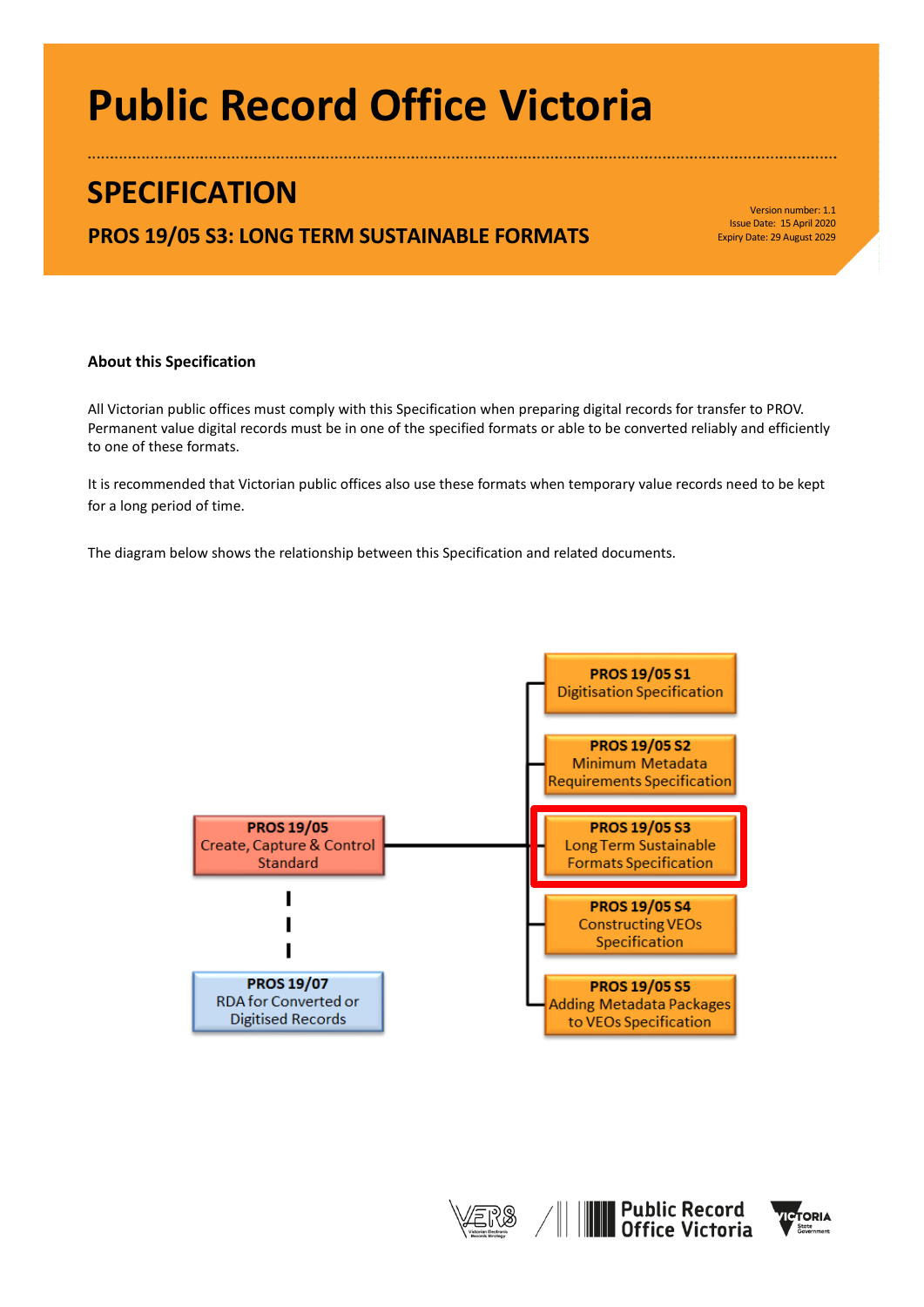# **Table of Contents**

| $\mathbf{1}$   | Introduction                                     | 3  |
|----------------|--------------------------------------------------|----|
|                | Authority of Standards and Specifications<br>1.1 | 3  |
|                | 1.2<br>Obligation                                | 3  |
|                | Applying this Specification<br>1.3               | 3  |
| $\overline{2}$ | <b>Format Selection</b>                          | 4  |
|                | 2.1 Criteria for Format Selection                | 4  |
|                | 2.2 Format Requirements                          | 4  |
|                | 2.3 Avoiding Migration                           | 4  |
|                | 2.4 Format Selection                             | 4  |
|                | 2.5 Version Selection                            | 5  |
|                | 2.4 File Validity                                | 5  |
|                | 2.5 Inclusion of Original Format                 | 5  |
| 3              | <b>Long Term Sustainable Formats</b>             | 6  |
| 4              | <b>APPENDIX - Further Information</b>            | 8  |
|                | <b>DOCUMENTS</b>                                 | 8  |
|                | <b>TEXT</b>                                      | g  |
|                | SPREADSHEETS                                     | g  |
|                | <b>PRESENTATIONS</b>                             | 10 |
|                | <b>WEBSITES</b>                                  | 10 |
|                | WEBSITES (ARCHIVAL)                              | 11 |
|                | <b>EMAIL</b>                                     | 12 |
|                | <b>IMAGE (RASTER)</b>                            | 12 |
|                | IMAGE (VECTOR)                                   | 13 |
|                | IMAGE (SCANNED DOCUMENTS)                        | 14 |
|                | IMAGE (GRAPHIC METAFILES)                        | 14 |
|                | <b>AUDIO</b>                                     | 14 |
|                | VIDEO (BARE)                                     | 15 |
|                | VIDEO (CONTAINER)                                | 16 |
|                | <b>DATA</b>                                      | 17 |
|                | ELECTRONIC PUBLICATIONS                          | 17 |
|                | <b>ENCAPSULATION</b>                             | 18 |
|                | COMPUTER AIDED DESIGN (CAD)                      | 18 |
|                | <b>GEOSPATIAL</b>                                | 19 |



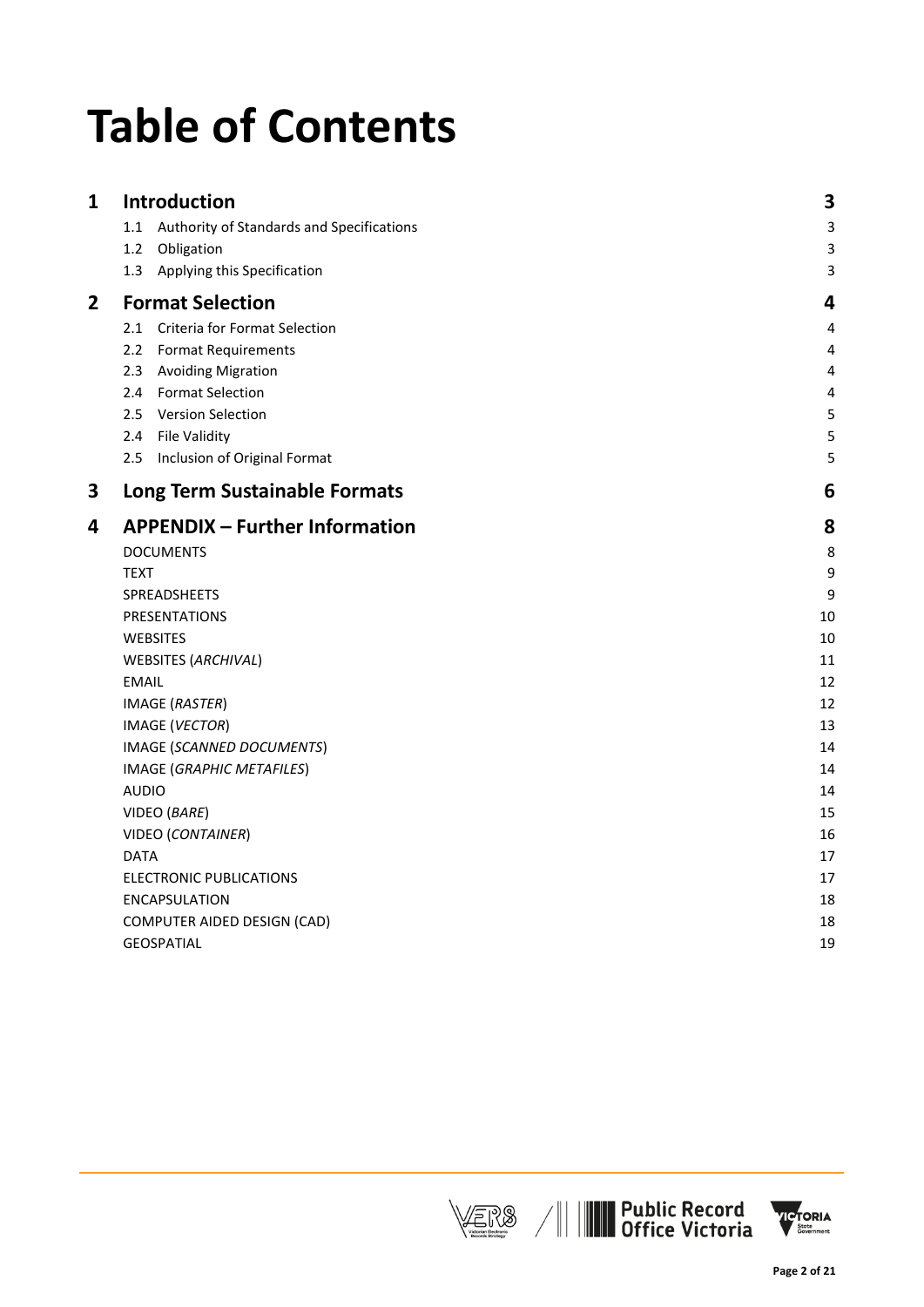# **1 Introduction**

# **1.1 Authority of Standards and Specifications**

Under section 12 of the *Public Records Act 1973,* the Keeper of Public Records ('the Keeper') is responsible for the establishment of Standards for the efficient management of public records and for assisting Victorian public offices to apply those Standards to records under their control.

Heads of public offices are responsible under section 13b of the *Public Records Act 1973* for carrying out a program of efficient management of public records. The program of records management needs to cover all records created by the public office, in all formats, media and systems across the organisation.

The Standards and Specifications support the Victorian Electronic Record Strategy (VERS) Digital Forever 2018-2021<sup>1</sup>, which is designed to ensure the creation, capture and preservation of authentic, complete and meaningful digital records.

This Specification is part of the *PROS19/05 Create, Capture and Control Standard*. This Specification, as varied or amended from time to time, shall have effect for a period of ten (10) years from the date of issue unless revoked prior to that date.

# **1.2 Obligation**

**.** 

It is mandatory for all Victorian public offices to follow the principles and comply with the requirements of the Standards and Specifications issued by the Keeper.

# **1.3 Applying this Specification**

This Specification sets out the formats that have been assessed by the Public Record Office Victoria (PROV) as likely to remain readable and usable for a long period of time and provides guidance on format selection.

Permanent value digital records must be in one of these formats or able to be converted reliably and efficiently to one of these formats. This will help to ensure:

- records are readable and usable while held by the public office; and
- VERS encapsulated objects (VEOs) can be constructed when records are being prepared for transfer to PROV.<sup>2</sup>

It is recommended that these formats also be used when temporary value records need to be kept for a long period of time.<sup>3</sup> This will help to ensure records are readable and usable for the time they need to be retained and records can reliably and effectively be migrated during system or organisational changes (e.g. machinery of government changes, administrative mergers etc.).







<sup>&</sup>lt;sup>1</sup> The previous PROS15/03 Standard for the encapsulation of digital records has been revoked and the requirements have now been included in the *PROS19/05 Create, Capture and Control Standard* and associated Specifications.

<sup>&</sup>lt;sup>2</sup> If permanent value digital records planned for transfer are not in one of these formats or can't be reliably and efficiently converted to one of these formats, seek advice from PROV.

 $3$  For example, if the records must be retained for longer than the life of the system. As it is not necessarily known when formats are being determined, an arbitrary time period might be selected. For example, it might be decided that temporary records which must be retained for longer than 10 years will be held in one of the formats set out in this Specification.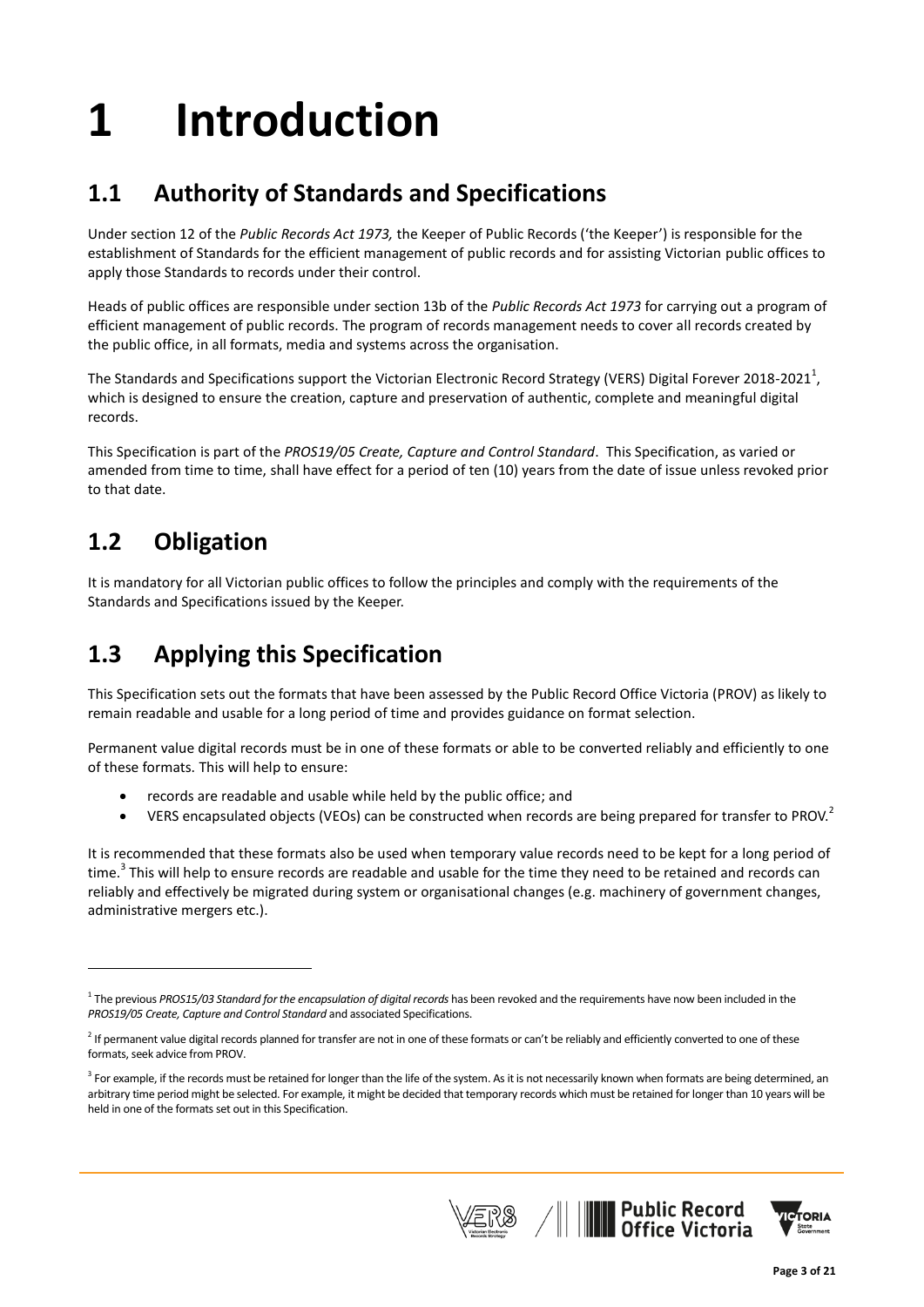# **2 Format Selection**

## **2.1 Criteria for Format Selection**

There is a risk that in future it will not be possible to obtain software to extract or present information embedded in a digital object. Over a sufficiently long period of time, all formats can be expected to become unreadable. At some point it will be necessary to undertake a preservation action for a format. This specification aims to identify formats which are likely to be available for a long period of time and for which the necessary tools are likely to be available when records need to be exported/migrated in the future.

The formats were chosen because they meet one or more of the following criteria:

- extremely widespread adoption
- dominance in a particular category
- independent use by a range of vendors for the software they have developed
- well documented
- adherence to a published formal specification
- no restrictions on usage, preferably open source
- stability over a period of time
- already accepted by the previous version of this Standard for the above reasons.

### **2.2 Format Requirements**

All record content transferred to PROV must be represented in one of the long term sustainable formats outlined.

Public offices are strongly encouraged to also use these formats for digital records that must be retained for a long period of time. Use of the formats will aid in ensuring long term access to the content. The longer the information needs to be kept, the more important it is to use one of these long term sustainable formats.

### **2.3 Avoiding Migration**

Public offices are strongly encouraged to adopt these long term sustainable formats for day to day business use. This will avoid the requirement to subsequently convert records to these formats.

Migration from one format to another is to be avoided. In general, migration is expensive (to obtain the necessary tools, to carry out the migration, and to conduct the necessary quality assurance to ensure the migration was carried out successfully). There is always a risk of losing information when migrating.

#### **2.4 Format Selection**

Several long term sustainable formats are provided for most categories of information.

Public offices can choose the most appropriate format for their business needs. In accordance with avoiding migration, the most appropriate format to choose will normally be the one in which the business is actually undertaken.



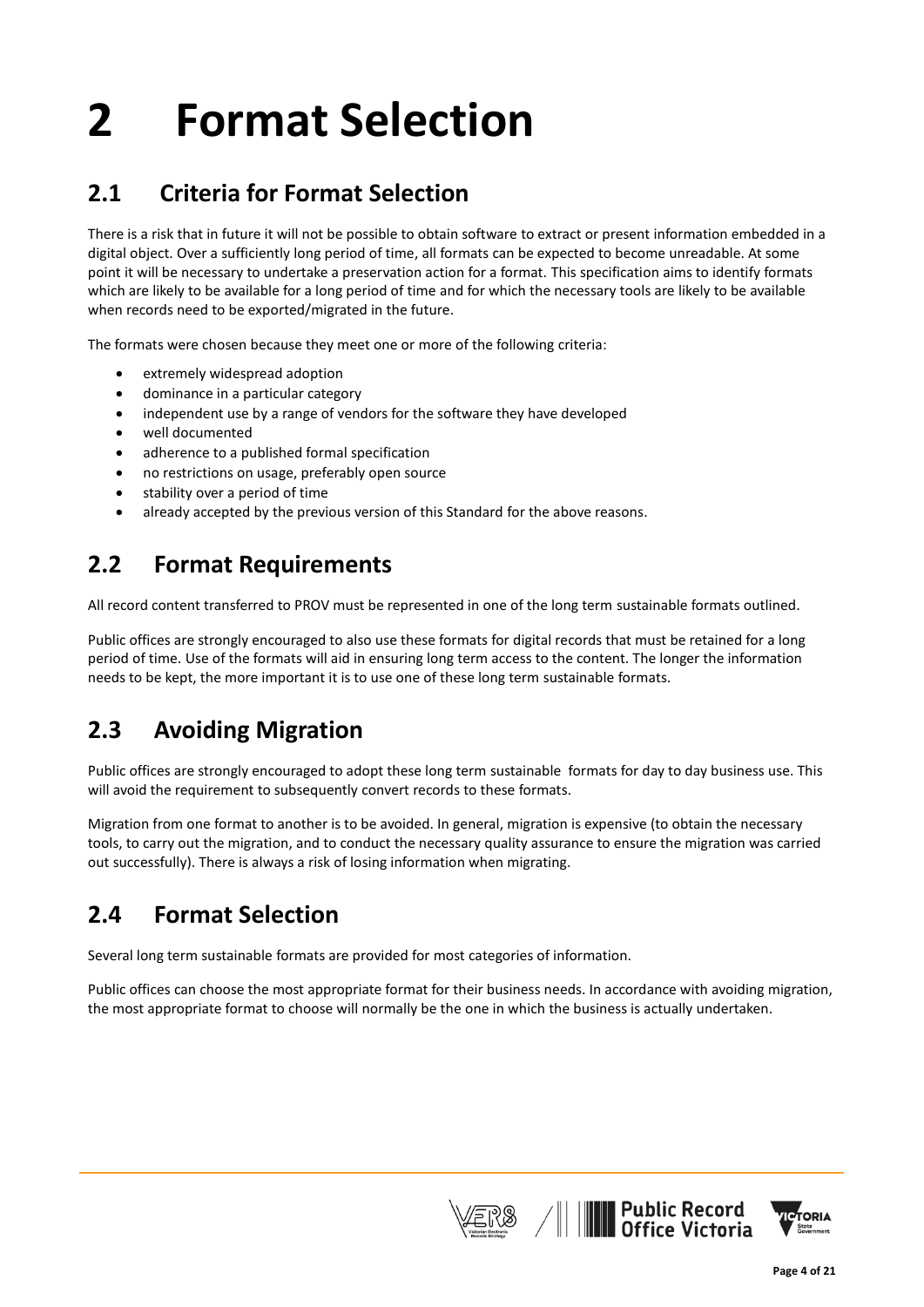## **2.5 Version Selection**

Unless otherwise indicated, PROV will accept any version or variant of the selected long term sustainable formats. This is because, in most cases, it is difficult for public offices to configure or setup software products to produce particular variants of a format. Further, most software will produce the latest version<sup>4</sup> of a particular format.

Where particular versions of a format are preferred over others this is indicated. Public offices are encouraged to adopt the recommended versions where possible.

## **2.4 File Validity**

PROV reserves the right to reject records that are not valid according to the format specification.

# **2.5 Inclusion of Original Format**

Where record content has been migrated to a long term preservation format for the purposes of transfer, a copy of the original, un-migrated format must also be included in the VEO unless otherwise agreed by PROV.

The requirement to include a copy of the original format guards against the following risks that:

- the migration did not result in an accurate representation of the original record
- the migration caused a loss of information
- a better migration approach may be available in the future.

PROV will not generally require a copy in original format where:

- the record is extremely large, and
- the migration process is a routine technology process with little chance of content loss.

A typical example of a situation where the original would not normally be required is the conversion of video or audio to a long term preservation format.

1



<sup>&</sup>lt;sup>4</sup> At the time the creation software was produced.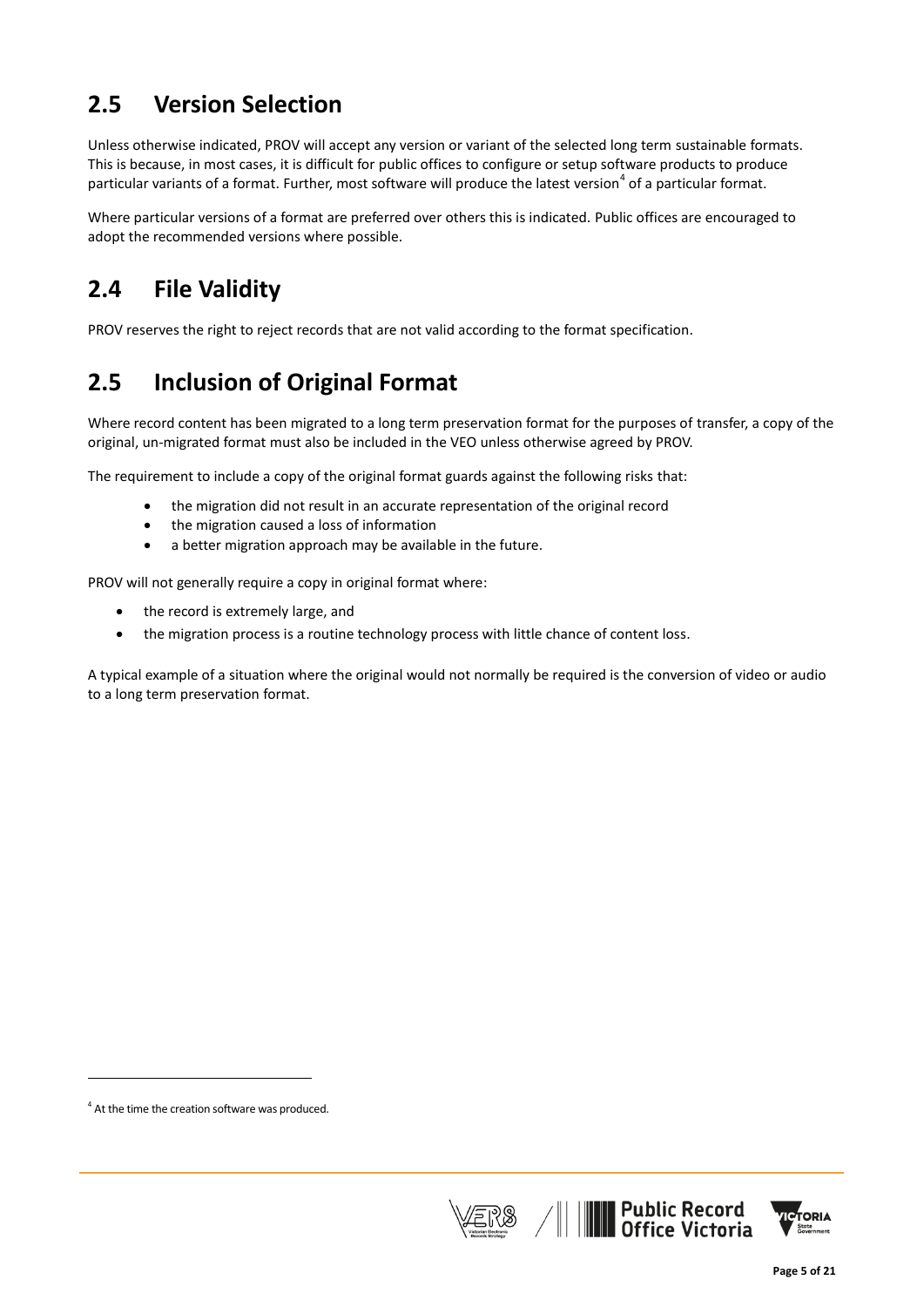# **3 Long Term Sustainable Formats**

The following formats have been assessed by PROV as being sustainable over a long period of time. Please contact us if a commonly used format has not been included. See the Appendix for more information about each format, including reasons for its inclusion.<sup>5</sup>

| <b>TYPE</b>        | <b>SUSTAINABLE FORMAT</b> |
|--------------------|---------------------------|
| Documents and text | Plain text (.txt)         |
|                    | Portable Document Fo      |
|                    | Microsoft Word (.doc,     |
|                    | Onen Office Documen       |

#### *Table 1: Sustainable formats.*

| Documents and text | Plain text (.txt)<br>Portable Document Format (.pdf) <sup>6</sup><br>$\bullet$<br>Microsoft Word (.doc, .docx)<br>Open Office Document (.odt)                                                                                                             |
|--------------------|-----------------------------------------------------------------------------------------------------------------------------------------------------------------------------------------------------------------------------------------------------------|
| Spreadsheets       | Microsoft Excel (.xls, .xlsx)<br>٠<br>Open Office Spreadsheet (.ods)<br>٠<br>Portable Document Format (.pdf)<br>Comma separated values (.csv) <sup>7</sup><br>$\bullet$<br>Tab-separated values (.tsv)<br>٠                                               |
| Presentations      | Microsoft PowerPoint (.ppt, .pptx)<br>$\bullet$<br>Open Document Presentation (.odp)<br>٠<br>Portable Document Format (.pdf)<br>$\bullet$                                                                                                                 |
| Websites           | HyperText Markup Language (.htm, .html) or Extensible Markup Language (.xml) <sup>8</sup><br>٠<br>together with supporting files (.css, .xsd, .dtd) <sup>9</sup><br>Web ARChive format (.warc) <sup>10</sup><br>٠<br>Internet archive (.arc)<br>$\bullet$ |
| Email              | Mime encoding (.eml)<br>٠<br>UNIX mailbox (.mbx or .mbox)<br>٠<br>Microsoft Outlook (.msg or .pst)<br>$\bullet$                                                                                                                                           |
| Image (raster)     | Joint Photographic Experts Group (.jpg, jpeg)<br>$\bullet$<br>JPEG2000 $^{11}$ (.jp2)<br>$\bullet$<br>Tagged image file format (.tif, .tiff)<br>$\bullet$<br>Portable Networks Graphic (.png)<br>Digital Negative (.dng)                                  |

<sup>5</sup> A good resource for more detailed information is the Library of Congres[s https://www.loc.gov/preservation/digital/formats/index.html](https://www.loc.gov/preservation/digital/formats/index.html)

<sup>6</sup> It is preferred that PDF documents be conformant to PDF/A-1 (ISO 19005-1) or PDF/A-2 (ISO 19005-2). PDF/A-3 must not be used.

 $^7$  Se[e http://tools.ietf.org/html/rfc4180](http://tools.ietf.org/html/rfc4180) for a non-normative definition of a CSV file.

**-**

<sup>8</sup> XML files will be readable for the indefinite future, but they may not be interpretable. This is because the meaning of the XML markup is defined in separate standards (e.g. SVG for vector graphics).

<sup>9</sup> It is recommended that HTML files conform to HTML 4.01 Specification and CSS 2.1 Specification.

<sup>10</sup> Note that WARC is a container format that encapsulates web objects. Each web object (e.g. web pages) in the WARC file must be in one of the long term preservation formats specified in this specification.

 $11$  JPEG2000 is accepted as a long term preservation format in PROS 99/007 (Version 2.0). For this reason, PROV will continue to accept files in this format.



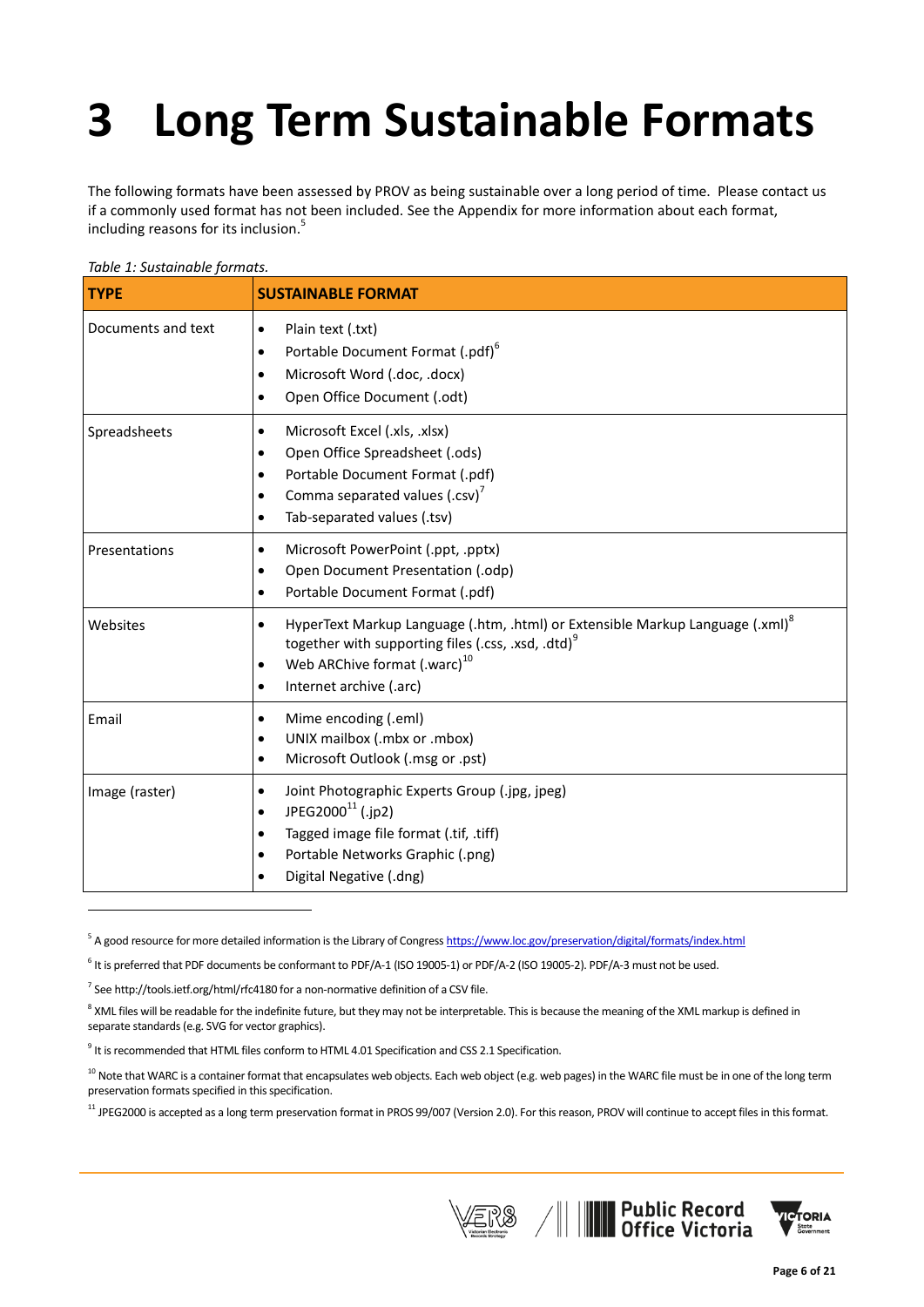| <b>TYPE</b>                            | <b>SUSTAINABLE FORMAT</b>                                                                                                                                                                                                                                                                                                                                                                                                                                                                                               |  |
|----------------------------------------|-------------------------------------------------------------------------------------------------------------------------------------------------------------------------------------------------------------------------------------------------------------------------------------------------------------------------------------------------------------------------------------------------------------------------------------------------------------------------------------------------------------------------|--|
| Image (vector)                         | Scalable Vector Graphics (.svg)<br>$\bullet$<br>Open Document Graphics (.odg)<br>$\bullet$                                                                                                                                                                                                                                                                                                                                                                                                                              |  |
| Image (graphic metafile)               | Computer Graphics Metafile (.cgm)<br>$\bullet$                                                                                                                                                                                                                                                                                                                                                                                                                                                                          |  |
| Image (multi-page<br>scanned document) | Portable Document Format (.pdf)<br>$\bullet$                                                                                                                                                                                                                                                                                                                                                                                                                                                                            |  |
| Audio                                  | Moving Picture Experts Group MPEG 1/2 Audio Layer 3 (.mp3)<br>$\bullet$<br>Moving Picture Experts Group MPEG-4 (.mp4)<br>٠<br>Free Lossless Audio Codec (.flac)<br>$\bullet$<br>WAV using an LPCM codec (.wav, .bway, .bwf)<br>$\bullet$                                                                                                                                                                                                                                                                                |  |
| Video (in a container)                 | Ogg (.ogg or .ogv)<br>$\bullet$<br>Digital Cinema Package (.dcp)<br>$\bullet$<br>Moving Picture Experts Group MPEG2 (.mpg, .mpeg)<br>$\bullet$<br>Moving Picture Experts Group MPEG4 (.mp4, .m4v, .m4a, .f4v, . f4a)<br>$\bullet$                                                                                                                                                                                                                                                                                       |  |
| Video (bare)                           | Motion JPEG2000 (.mjp, .mj2, .m2v)<br>$\bullet$<br>Digital Moving Picture Exchange DPX (.dpx)<br>$\bullet$                                                                                                                                                                                                                                                                                                                                                                                                              |  |
| Data files                             | Comma Separated Values (.csv)<br>٠<br>Tab-separated Values (.tsv)<br>$\bullet$<br>Extensible Markup Language (.xml)<br>٠<br>JavaScript Object Notation (.json or .jsn)<br>$\bullet$<br>Software Independent Archiving of Relational Databases (.siard)<br>$\bullet$                                                                                                                                                                                                                                                     |  |
| Electronic publications                | Portable Document Format (.pdf)<br>٠<br>Electronic Publication (.epub)<br>$\bullet$                                                                                                                                                                                                                                                                                                                                                                                                                                     |  |
| Encapsulation                          | ZIP (.zip)<br>٠<br>GZIP (.gzip)<br>٠<br>Tape Archive (.tar)<br>$\bullet$                                                                                                                                                                                                                                                                                                                                                                                                                                                |  |
| <b>Computer Aided Design</b><br>(CAD)  | Drawing eXchange Format (.dxf)<br>٠<br>Drawing (.dwg)<br>٠<br>Standard for the Exchnge of Product Data (.stp, .step, or .p21)<br>$\bullet$<br>Portable Document Format/E (.pdf)<br>$\bullet$                                                                                                                                                                                                                                                                                                                            |  |
| Geospatial                             | <b>ESRI Shapefiles</b><br>$\bullet$<br>Geopackage<br>$\bullet$<br>GEOjson (.json)<br>$\bullet$<br>Digital Elevation Model, Geography Markup Language (.dem,.gml)<br>$\bullet$<br>Keyhole Markup Language (.kml or .kmz)<br>$\bullet$<br>GEOtiff (.tiff)<br>$\bullet$<br>BigTiff (.tiff)<br>$\bullet$<br>Enhanced Compression Wavelet (.ecw)<br>$\bullet$<br>JPEG2000 (.jp2)<br>$\bullet$<br>Scalable Vector Graphics (.svg),<br>$\bullet$<br>Log ASCII Standard (.las)<br>$\bullet$<br>Image Format (.img)<br>$\bullet$ |  |



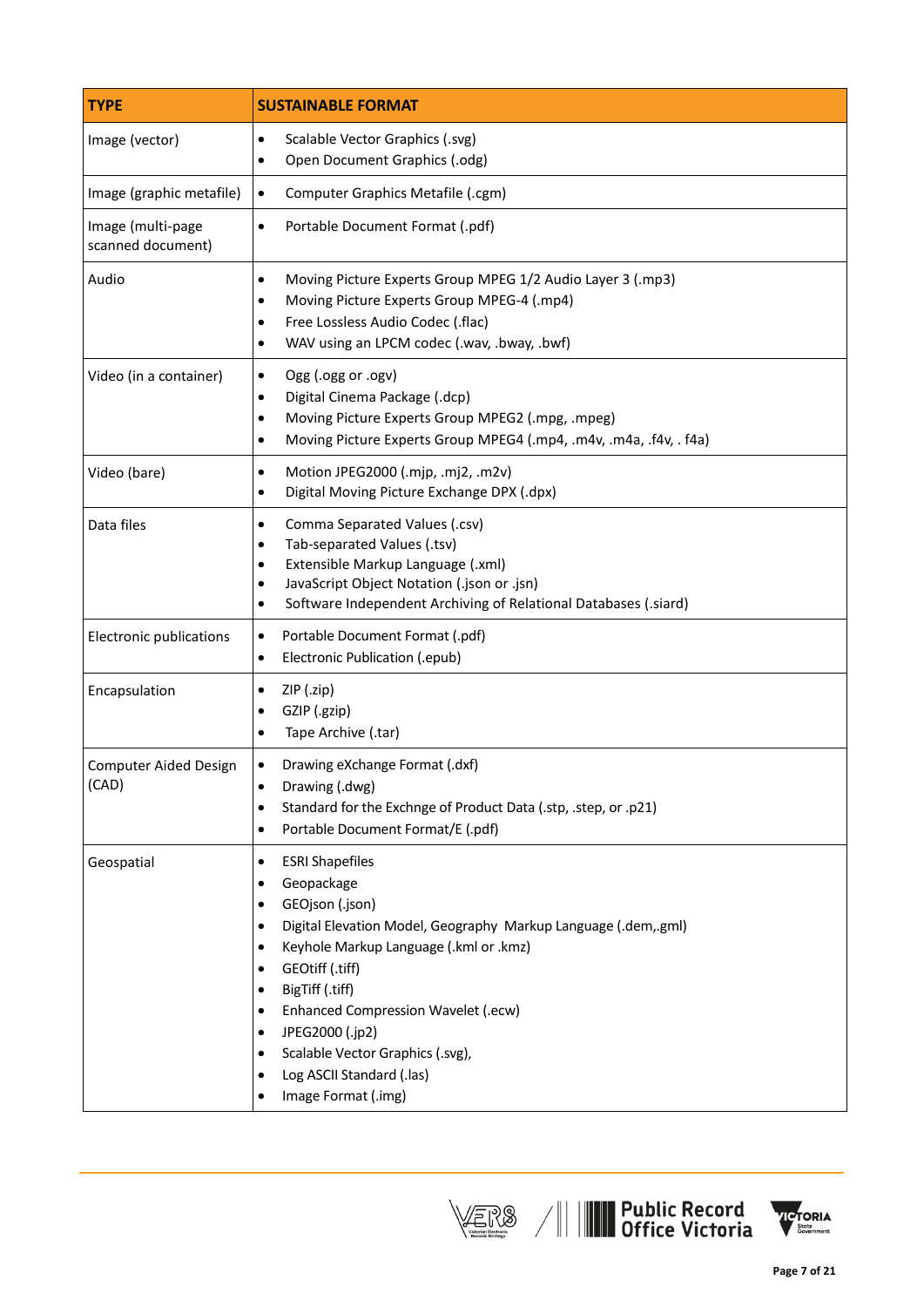# **4 APPENDIX – Further Information**

#### **DOCUMENTS**

Use these formats for documents produced by word processing programs (e.g. Word).

**WARNING:** Documents may have a range of other format types (e.g. images) embedded within the document. When producing documents, this embedded content should be in an appropriate long term preservation format (e.g. JPEG for photographs).

| <b>FORMAT</b> | <b>NOTES</b>                                                                                                                                                                                                                                                                                                                                                                                                                                                                                                                                                                                                                                                                                                                                                                          | <b>RATIONALE</b>                                                                                                                                                                                                                                                                                                                                    |
|---------------|---------------------------------------------------------------------------------------------------------------------------------------------------------------------------------------------------------------------------------------------------------------------------------------------------------------------------------------------------------------------------------------------------------------------------------------------------------------------------------------------------------------------------------------------------------------------------------------------------------------------------------------------------------------------------------------------------------------------------------------------------------------------------------------|-----------------------------------------------------------------------------------------------------------------------------------------------------------------------------------------------------------------------------------------------------------------------------------------------------------------------------------------------------|
| <b>DOCX</b>   | Microsoft Word Document (XML).<br>Although this is a format used by a specific proprietary<br>software product, it is not necessary to use this<br>product to create DOCX documents.                                                                                                                                                                                                                                                                                                                                                                                                                                                                                                                                                                                                  | This format is an international standard, based on<br>XML. Microsoft Word is the clear market leader in<br>office document preparation. Very large numbers<br>of documents are created in this format.                                                                                                                                              |
| <b>DOC</b>    | Microsoft Word Document.<br>Although this is a format used by a specific proprietary<br>software product, it is not necessary to use this<br>product to create DOC documents.                                                                                                                                                                                                                                                                                                                                                                                                                                                                                                                                                                                                         | This format is an Ecma standard (an industry-based<br>standards organisation), so is documented.<br>Microsoft Word is the clear market leader in office<br>document preparation. Very large numbers of<br>documents are created in this format.                                                                                                     |
| ODT           | OpenDocument Text Document Format.<br>The OpenDocument format is a generic format for<br>office documents, such as text, spreadsheets,<br>presentations, drawings, and databases.                                                                                                                                                                                                                                                                                                                                                                                                                                                                                                                                                                                                     | The format is an open standard, based on XML,<br>and is supported by a variety of office software<br>packages.                                                                                                                                                                                                                                      |
| <b>PDF</b>    | Portable Document Format.<br>Developed by Adobe to deliver final 'published'<br>documents that are primarily intended to be read by<br>end users. It is difficult to extract data from PDF files<br>and to modify them.<br>These documents may be structured or simple.<br>They can include text, images, graphics, and other<br>multimedia content, such as video and audio, and are<br>independent of application software, hardware, and<br>operating systems.<br>For recordkeeping purposes, we recommend using<br>variants of PDF-A, but PDF 1.7 is acceptable. This<br>format offers several forms of technical protection,<br>including encryption, which could limit accessibility in<br>future technological environments. These technical<br>mechanisms should not be used. | Fully documented. Most PDF formats were<br>developed by Adobe Systems Inc. which makes the<br>specifications openly available at no charge.<br>Several members of the family have been adopted<br>as ISO international standards, e.g. PDF/X, PDF/A,<br>and PDF version 1.7. Extremely widely adopted for<br>disseminating page-oriented documents. |



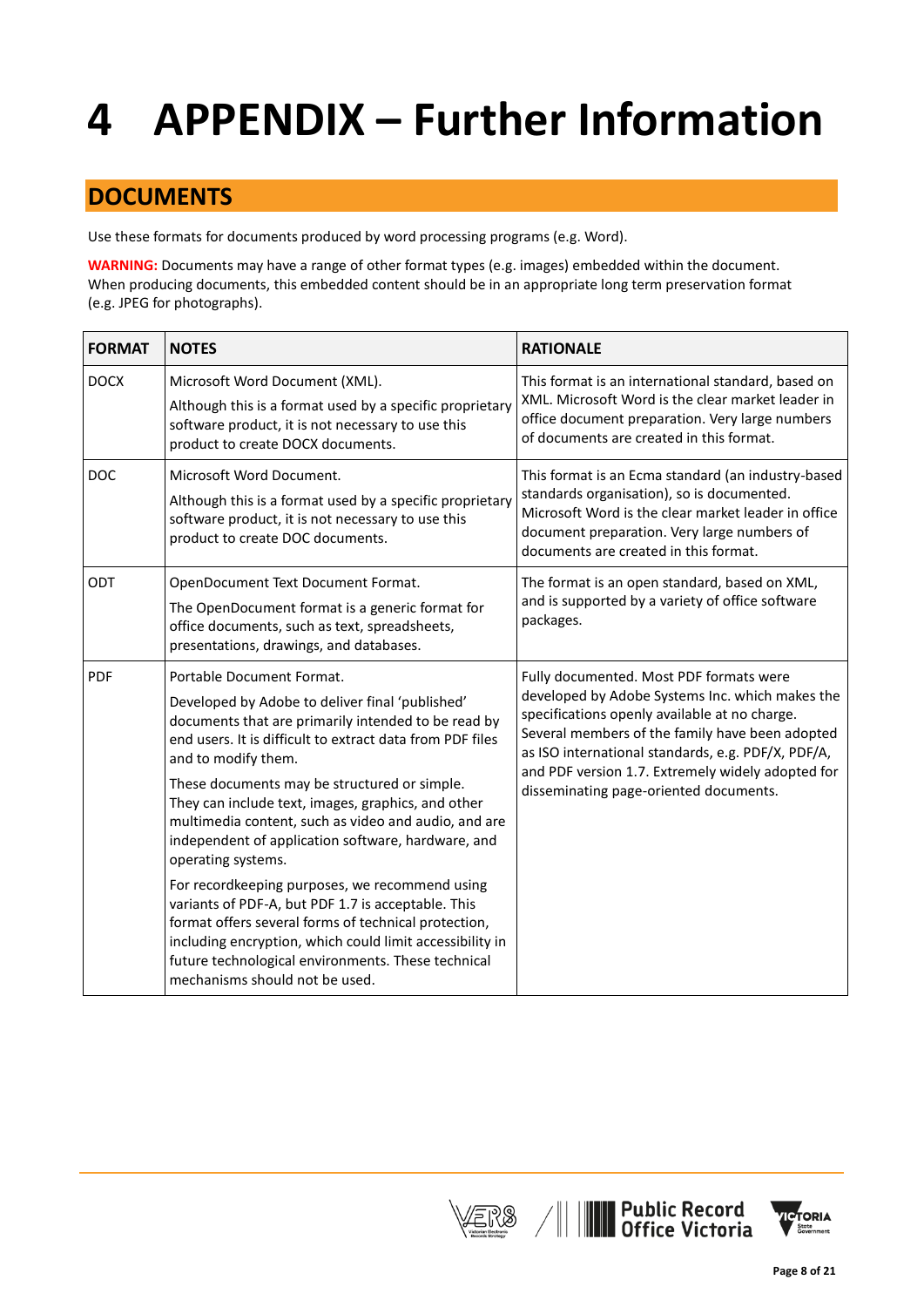# **TEXT**

| <b>FORMAT</b> | <b>NOTES</b>                                                                                                                                                                                                                                                                                                                                                                                                                                                   | <b>RATIONALE</b>                                                                                                                                                                                                                                                                                         |
|---------------|----------------------------------------------------------------------------------------------------------------------------------------------------------------------------------------------------------------------------------------------------------------------------------------------------------------------------------------------------------------------------------------------------------------------------------------------------------------|----------------------------------------------------------------------------------------------------------------------------------------------------------------------------------------------------------------------------------------------------------------------------------------------------------|
| <b>TXT</b>    | A txt file generally contains only plain text (without<br>formatting), intended for humans to read.<br>The Unicode character set, and its encoding as UTF-8<br>or UTF-16 is the standard and widespread method of<br>representing textual characters.<br>The UTF-8 encoding was designed to be backwards<br>compatible so that the older ASCII encoding is also<br>valid UTF-8.<br>UTF-16 caters for the additional characters needed for<br>non-English text. | Plain text is public, standardised, and universally<br>readable. The use of plain text provides<br>independence from programs that require their<br>own special encoding or formatting or file format.<br>Plain text files can be opened, read, and edited<br>with countless text editors and utilities. |

# **SPREADSHEETS**

| <b>FORMAT</b> | <b>NOTES</b>                                                                                                                                                                                                                                                                                                                                  | <b>RATIONALE</b>                                                                                                                                                                                                                                                                                                                                    |
|---------------|-----------------------------------------------------------------------------------------------------------------------------------------------------------------------------------------------------------------------------------------------------------------------------------------------------------------------------------------------|-----------------------------------------------------------------------------------------------------------------------------------------------------------------------------------------------------------------------------------------------------------------------------------------------------------------------------------------------------|
| <b>XLSX</b>   | Microsoft Excel Spreadsheet (XML).<br>Although this is a format used by a specific proprietary<br>software product, it is not necessary to use this<br>product to create XLSX spreadsheets.                                                                                                                                                   | This format is an international standard, based on<br>XML. Microsoft Excel is the market leader in<br>spreadsheet preparation. Very large numbers of<br>spreadsheets are created in this format.                                                                                                                                                    |
| <b>XLS</b>    | Microsoft Excel Spreadsheet.<br>Although this is a format used by a specific proprietary<br>software product, it is not necessary to use this<br>product to create XLS spreadsheets.                                                                                                                                                          | This format is an Ecma standard, so is<br>documented. Very large numbers of spreadsheets<br>are created in this format.                                                                                                                                                                                                                             |
| <b>ODS</b>    | OpenDocument Spreadsheet Document Format.<br>The OpenDocument format is a generic format for<br>office documents, such as text, spreadsheets,<br>presentations, drawings, and databases.                                                                                                                                                      | The format is an open standard, based on XML,<br>and is supported by a variety of office software<br>packages.                                                                                                                                                                                                                                      |
| <b>PDF</b>    | Spreadsheets saved to this format have restricted<br>functionality - it is difficult to extract data from them.<br>The underlying formulae that are used to calculate the<br>information are not captured.<br>This format is most appropriate for final 'published'<br>spreadsheets that are exclusively intended to be read<br>by end users. | Fully documented. Most PDF formats were<br>developed by Adobe Systems Inc. which makes the<br>specifications openly available at no charge.<br>Several members of the family have been adopted<br>as ISO international standards, e.g. PDF/X, PDF/A,<br>and PDF version 1.7. Extremely widely adopted for<br>disseminating page-oriented documents. |
| CSV           | Note that spreadsheets in this format will have<br>restricted functionality - the format only represents<br>the data. It cannot store the underlying formulae used<br>to calculate the data, nor can it represent the<br>formatting of particular cells. It should only be used<br>when only the data in the spreadsheet is of value.         | As it is simple text, this format is extremely easy to<br>access and process.                                                                                                                                                                                                                                                                       |



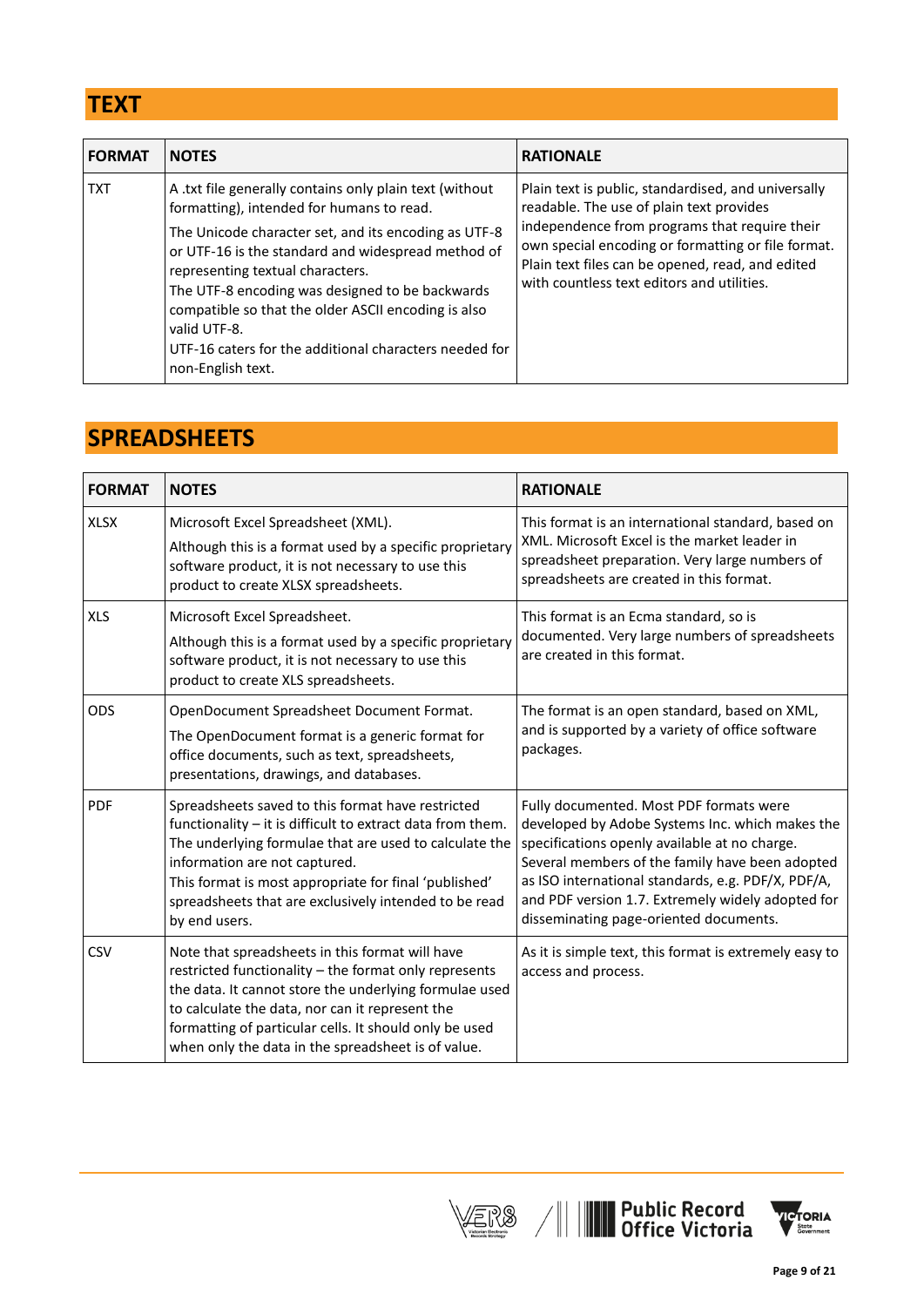#### **PRESENTATIONS**

**WARNING:** Office documents may have a range of other format types (e.g. images) embedded within the document. When producing documents, this embedded content should be in an appropriate long term preservation format (e.g. JPEG for images).

| <b>FORMAT</b> | <b>NOTES</b>                                                                                                                                                                                                                                                                                      | <b>RATIONALE</b>                                                                                                                                                                                                                                                                                                                                    |
|---------------|---------------------------------------------------------------------------------------------------------------------------------------------------------------------------------------------------------------------------------------------------------------------------------------------------|-----------------------------------------------------------------------------------------------------------------------------------------------------------------------------------------------------------------------------------------------------------------------------------------------------------------------------------------------------|
| <b>PPTX</b>   | Microsoft Powerpoint (XML).<br>Although this is a format used by a specific proprietary<br>software product, it is not necessary to use this<br>product to create PPTX presentations.                                                                                                             | This format is an international standard, based on<br>XML. Further, Microsoft Powerpoint is the clear<br>market leader in simple presentation preparation.<br>Very large numbers of presentations are created in<br>this format.                                                                                                                    |
| <b>PPT</b>    | Microsoft Powerpoint.<br>Although this is a format used by a specific proprietary<br>software product, it is not necessary to use this<br>product to create PPT presentations.                                                                                                                    | This format is an Ecma standard, so is<br>documented. Very large numbers of presentations<br>are created in this format.                                                                                                                                                                                                                            |
| ODP           | OpenDocument Presentation Document Format.<br>The OpenDocument format is a generic format for<br>office documents, such as text, spreadsheets,<br>presentations, drawings, and databases.                                                                                                         | The format is an open standard, based on XML,<br>and is supported by a variety of office software<br>packages.                                                                                                                                                                                                                                      |
| <b>PDF</b>    | Portable Document Format.<br>Presentations in this format will have restricted<br>functionality $-$ it is difficult to extract information<br>from them and to modify them. It is most appropriate<br>for final 'published' presentations that are primarily<br>intended to be read by end users. | Fully documented. Most PDF formats were<br>developed by Adobe Systems Inc. which makes the<br>specifications openly available at no charge.<br>Several members of the family have been adopted<br>as ISO international standards, e.g. PDF/X, PDF/A,<br>and PDF version 1.7. Extremely widely adopted for<br>disseminating page-oriented documents. |

#### **WEBSITES**

The formats in this section represent a captured website. These represent the files that are transmitted to a web browser to display a web page.

Note that while several formats are presented here, many of these formats capture only an aspect of the website (e.g. CSS files capture style information that is applied to other HTML or XML files). Therefore, a website capture typically contains a range of these file types. It is not sufficient to preserve only the content (HTML or XML) files if the intent is to capture the core aspects of a website.

Further, a website typically delivers various types of content (e.g. images, audio, etc.). This section is only concerned with the formats which structure and display web information. Other delivered content may be covered by formats mentioned elsewhere in this appendix.

Finally, these web formats only relate to 'static' web pages. Many web pages also include dynamic content – a trend which is increasing. This could include code that is executed in the web browser (e.g. client side JavaScript) to achieve certain effects. Or it could include API calls to servers to retrieve content as the user performs actions (e.g. Google map embedded in the page). A preserved website which depends partly upon client-side executed scripts will likely vary in completeness and sometimes pull content from the live web ("leakage") which is likely to be chronologically inconsistent. It is essentially impossible to fully capture these types of web pages in a form that is suitable for long term preservation but the results might still be acceptable, depending on the extent and nature of the client-side scripting used.



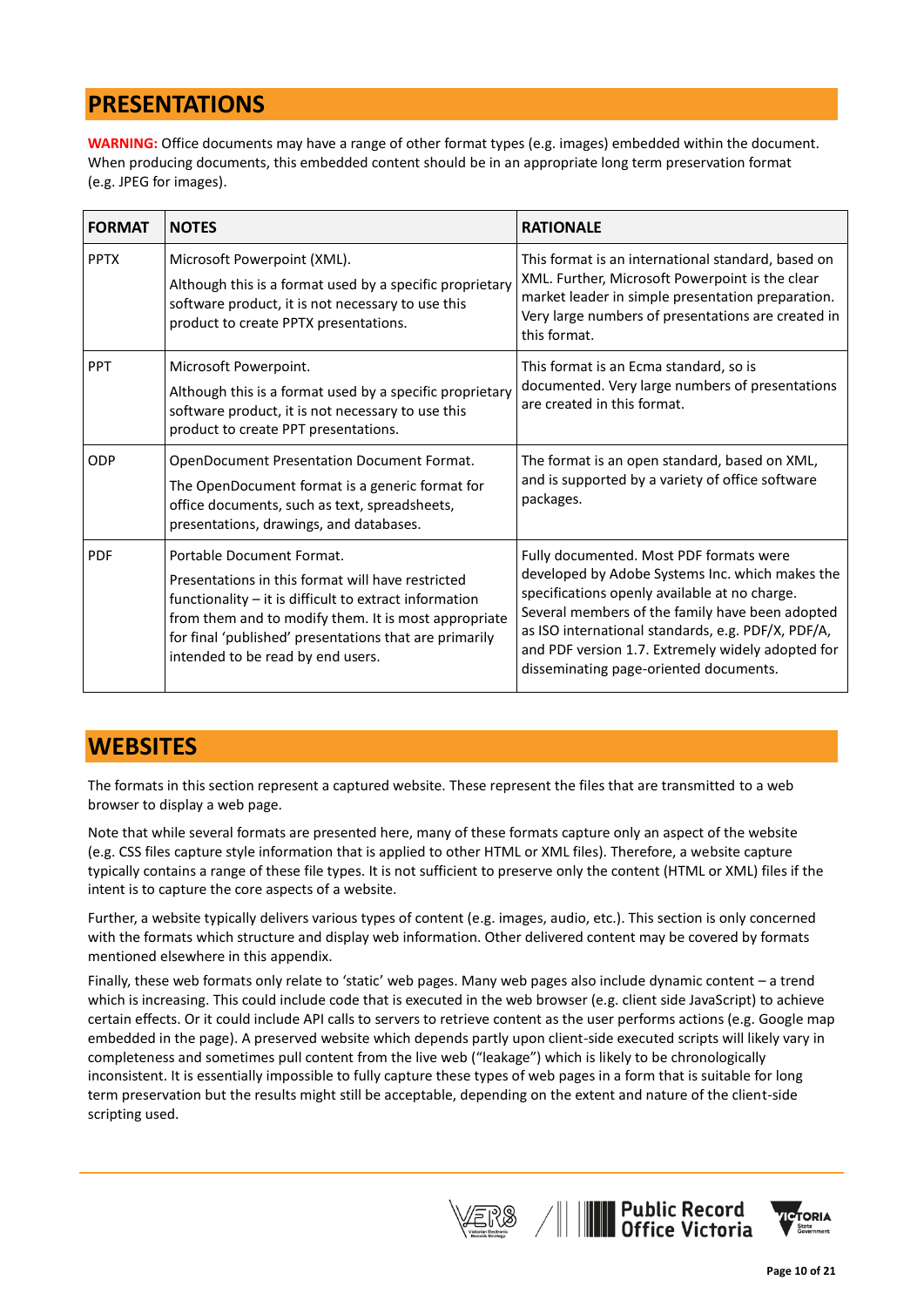| <b>FORMAT</b>       | <b>NOTES</b>                                                                                                                                                                                                       | <b>RATIONALE</b>                                                                                                                                |
|---------------------|--------------------------------------------------------------------------------------------------------------------------------------------------------------------------------------------------------------------|-------------------------------------------------------------------------------------------------------------------------------------------------|
| HTM,<br><b>HTML</b> | Any variant acceptable, with a preference to the later<br>versions.                                                                                                                                                | HTML is a text based standard. The various<br>versions of HTML are standards which are widely<br>available. HTML is ubiquitous on the internet. |
|                     | Different web browsers will display HMTL pages<br>differently. Later versions of HTML are more<br>consistent in their display.                                                                                     |                                                                                                                                                 |
|                     | Many HTML pages have an associated CSS resource<br>that controls how the page is displayed. It is<br>consequently necessary to capture both the HTML<br>page and the CSS resource to properly capture the<br>page. |                                                                                                                                                 |
| <b>XML</b>          | Any variant acceptable, with a preference to the later<br>versions.                                                                                                                                                | XML is an international standard that is extremely<br>widely used in a range of applications.                                                   |
|                     | XML pages have an associated CSS resource that<br>controls how the page is displayed. It is consequently<br>necessary to capture both the XML page and the CSS<br>resource to properly capture the page.           |                                                                                                                                                 |
| <b>CSS</b>          | Used to represent the styles of elements in XML and<br>HTML. There are a large range of versions of the<br>standard, with more features being added continually.                                                   | A text based international standard, it is very<br>widely used to style web pages.                                                              |
| <b>XSD</b>          | XML Schema Definition.                                                                                                                                                                                             | This is a text based international standard.                                                                                                    |
|                     | These files are used to control the structure of XML<br>documents. They are not necessary to display or use<br>XML documents, but some tools will require them.                                                    |                                                                                                                                                 |
| <b>DTD</b>          | XML Document Type Definition.<br>These files are used to control the structure of XML<br>documents. They are not necessary to display or use<br>XML documents, but some tools will require them.                   | DTD documents are part of the XML international<br>standard.                                                                                    |

# **WEBSITES (***ARCHIVAL***)**

The previous section described the types of files that must be captured in order to preserve a web page (or collection of webpages. This section describes formats that are used to encapsulate the files representing a webpage or website into a single archival object. They are equivalent to the encapsulation formats described below, but are targeted specifically at encapsulating web sites.

| <b>FORMAT</b> | <b>NOTES</b>                                                                                        | <b>RATIONALE</b>                                                                                                                                                                                                                                                          |
|---------------|-----------------------------------------------------------------------------------------------------|---------------------------------------------------------------------------------------------------------------------------------------------------------------------------------------------------------------------------------------------------------------------------|
| <b>WARC</b>   | Web ARChive file format.<br>This format was developed from the ARC format.                          | This format is commonly used internationally by<br>archives and libraries to perform large scale<br>harvest and capture of web sites. It is consequently<br>well supported by tools. It is a simple<br>encapsulation format and would be easy to<br>migrate if necessary. |
| ARC           | Internet Archive ARC file format.<br>This format is acceptable but the WARC format is<br>preferred. | Documentation and tools to use files in the format<br>freely available.                                                                                                                                                                                                   |



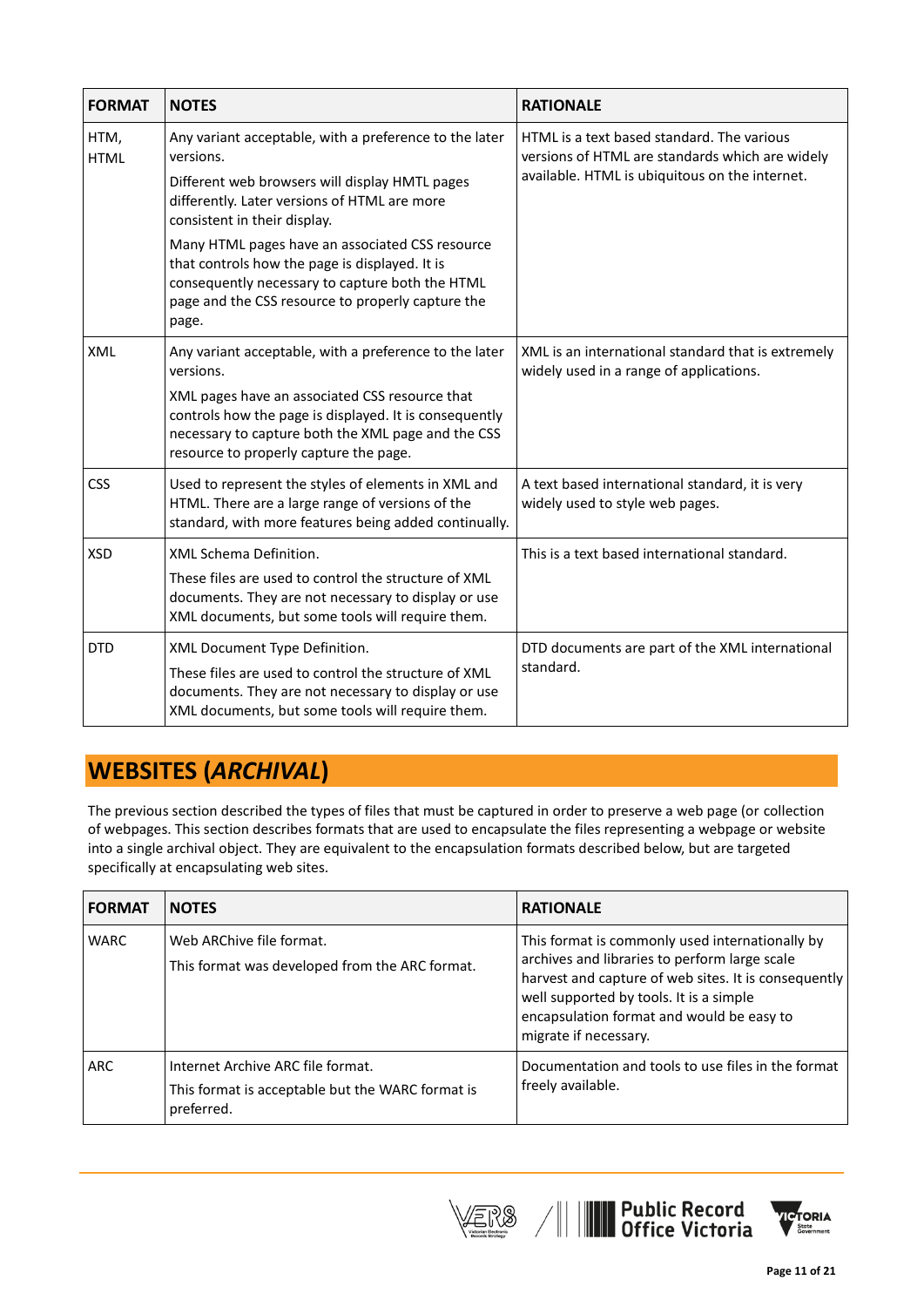#### **EMAIL**

These formats are used to capture sent or received emails. Some recommended formats can either represent a single email, while others capture an entire mailbox including the contained emails.

**NOTE:** Emails usually have attachments. The formats contained in this section will only ensure that the basic text in the email body and the email headers are accessible, and that the attachments can be extracted as they were originally sent. They will not ensure that the information in an attachment is accessible. Attachments can be of any format. In order to remain accessible, it is important that each attachment be an appropriate long term preservation format.

| <b>FORMAT</b>       | <b>NOTES</b>                                                                                                                                                                                                                   | <b>RATIONALE</b>                                                                                                                                                                                                               |
|---------------------|--------------------------------------------------------------------------------------------------------------------------------------------------------------------------------------------------------------------------------|--------------------------------------------------------------------------------------------------------------------------------------------------------------------------------------------------------------------------------|
| EML                 | MIME encoded emails.<br>Each instance of this format represents a single email.                                                                                                                                                | This is a textual representation that is identical to<br>the standard representation of an email while it is<br>being transferred between computers.<br>It is consequently extraordinarily widely used and<br>well documented. |
| MBX,<br><b>MBOX</b> | UNIX style mailbox format.<br>Each instance of this format represents a collection of<br>emails, the mailbox (or part of a mailbox) of a user.                                                                                 | This is a textual representation that is an extension<br>to the standard representation of an email while it<br>is being transferred between computers. It is<br>widely used.                                                  |
| <b>MSG</b>          | The Microsoft Outlook Item MSG file format is a<br>syntax for storing a single Message object, such as an<br>email, an appointment, a contact, a task, and so on, in<br>a file. A MSG file may also include email attachments. | A proprietary file format developed by Microsoft<br>but no patents are claimed. Full documentation is<br>available. This format is widely used.                                                                                |
| <b>PST</b>          | Microsoft mailbox format (generic).<br>Each instance of this format represents a collection of<br>emails, the mailbox (or part of a mailbox) of a user.                                                                        | This format is widely used.                                                                                                                                                                                                    |

#### **IMAGE (***RASTER***)**

Raster images are still images typically produced by cameras or document scanners, composed of a grid of dots.

High quality images are extremely large. For this reason, most image production processes discard information to produce an 'acceptable' image at a reasonable size. Information may be discarded by using compression (i.e. lossy compression), reducing the resolution (downsampling) or reducing the colour width (going from 48 bit colour to 24 bit, or from greyscale to bitonal).

The formats in this section should be used where the file contains a single image. For multi-page scanned images, refer to *Image - Scanned Documents*.

| <b>FORMAT</b>       | <b>NOTES</b>                                                                                                                                                                                                                                                                                       | <b>RATIONALE</b>                                                                                                                                                                                               |
|---------------------|----------------------------------------------------------------------------------------------------------------------------------------------------------------------------------------------------------------------------------------------------------------------------------------------------|----------------------------------------------------------------------------------------------------------------------------------------------------------------------------------------------------------------|
| <b>TIFF</b>         | TIFF 6.0 is a preferred format for long term<br>preservation use. The image in a TIFF file can be either<br>uncompressed or compressed using a variety of<br>compression formats. LZW compression is a widely<br>used lossless technique. Note that uncompressed<br>images can be extremely large. | A widely supported format by many applications.<br>Fully documented specification. Proprietary but<br>patents not enforced for wrapper format. Patents<br>for the common LZW compression have long<br>expired. |
| JPEG,<br><b>JPG</b> | JPEG images are usually expressed as a JFIF file, but<br>they can be a raw JPEG image. Either approach is<br>acceptable.                                                                                                                                                                           | JPEG is an international standard, and it is<br>extremely widely used $-$ it is the default capture<br>format for digital cameras (including phones).                                                          |





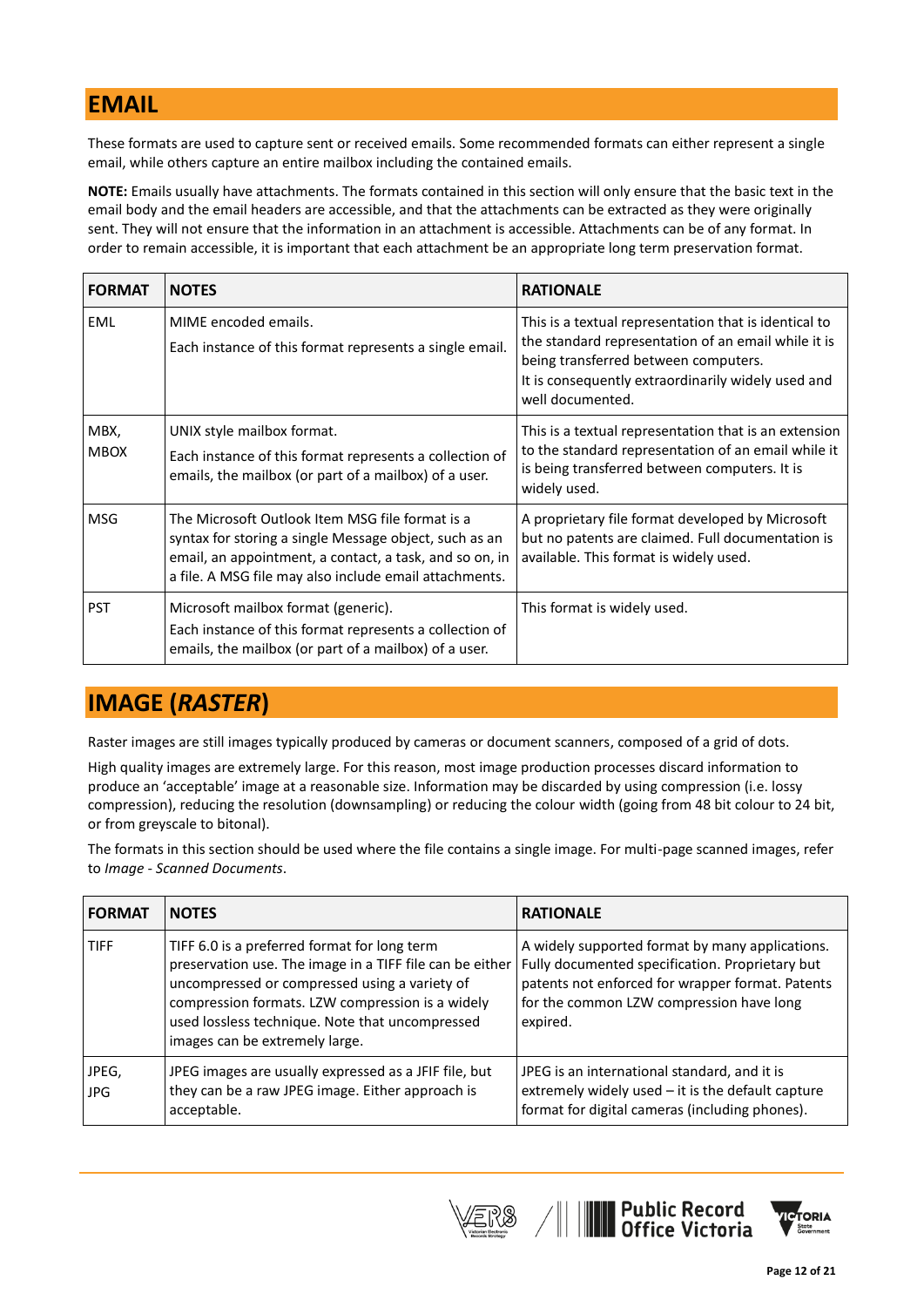|                              |                                                                                                                                                                                                                                                                                                                                                                                                                                                                                                                                               | There would be billions of JPEG images. It is<br>unlikely that JPEG would be unreadable at any<br>time in the foreseeable future.                                                                                                                 |
|------------------------------|-----------------------------------------------------------------------------------------------------------------------------------------------------------------------------------------------------------------------------------------------------------------------------------------------------------------------------------------------------------------------------------------------------------------------------------------------------------------------------------------------------------------------------------------------|---------------------------------------------------------------------------------------------------------------------------------------------------------------------------------------------------------------------------------------------------|
| JPEG2000,<br>JP <sub>2</sub> | JPEG2000 was intended to replace JPEG, but JPEG is<br>simply too well entrenched in the market. JPEG2000<br>achieves higher rates of compression for similar<br>quality, and has a lossless compression option.                                                                                                                                                                                                                                                                                                                               | JPEG2000 is an international standard, though is<br>not very widely adopted.                                                                                                                                                                      |
| <b>PNG</b>                   | Portable Network Graphics.<br>This format was also intended to replace JPEG, with<br>similar benefits to JPEG2000. It has been unable to<br>make significant inroads into the market, though it is<br>becoming more widely used in the web.                                                                                                                                                                                                                                                                                                   | PNG is an international standard, though is not<br>very widely adopted.                                                                                                                                                                           |
| <b>DNG</b>                   | The Digital Negative (DNG) Camera Raw Format can<br>be used for storing camera raw files, which are data<br>captured from the camera sensor and requiring<br>further processing to generate usable images.<br>The advantage of raw files is the increased artistic<br>control over the resulting image, as opposed to JPEG<br>and TIFF files. Storing the DNG file with an embedded<br>JPEG preview image may help with digital asset<br>management. DNG is an extension of TIFF 6.0 and is<br>compatible with TIFF/EP (Digital Photography). | A fully documented non-proprietary format,<br>created as a standard by Adobe Systems.<br>The DNG format can be used by a wide variety of<br>hardware and software applications which<br>generate, process, manage or archive camera raw<br>files. |

### **IMAGE (***VECTOR***)**

Vector images are still images composed of lines and uniformly coloured areas. They are easily identifiable as the quality of the image does not degrade as the image is zoomed in. Typically vector images are produced by drawing programs such as Adobe Illustrator.

It should be noted that the most widely used Image (Vector) formats are the proprietary formats AI (Adobe Illustrator) and CDR (Corel Draw).

CAD files and Geospatial files are also typically vector images, but they have additional capabilities. For more information on these formats refer to *CAD* and *Geospatial*.

| <b>FORMAT</b> | <b>NOTES</b>                                                                                                                                                                                                                                         | <b>RATIONALE</b>                                                                                                                                                                                                                                                                                                                         |
|---------------|------------------------------------------------------------------------------------------------------------------------------------------------------------------------------------------------------------------------------------------------------|------------------------------------------------------------------------------------------------------------------------------------------------------------------------------------------------------------------------------------------------------------------------------------------------------------------------------------------|
| <b>SVG</b>    | Scalable Vector Graphics (SVG) is a language for<br>describing two-dimensional graphics in XML.<br>SVG allows for three types of graphic objects: vector<br>graphic shapes (e.g. paths consisting of straight lines<br>and curves), images and text. | This is an open standard from the W3C using XML.<br>(SVG) is supported by all modern browsers for<br>desktops and mobiles. Some features, such as<br>SMIL animation and SVG Fonts are not as widely<br>supported. There are many SVG authoring tools,<br>and export to SVG is supported by all major vector<br>graphics authoring tools. |
| <b>ODG</b>    | Open Document Graphics format.<br>SVG is preferred due to its greater support and more<br>powerful features.                                                                                                                                         | This format is an international standard based on<br>XML.                                                                                                                                                                                                                                                                                |



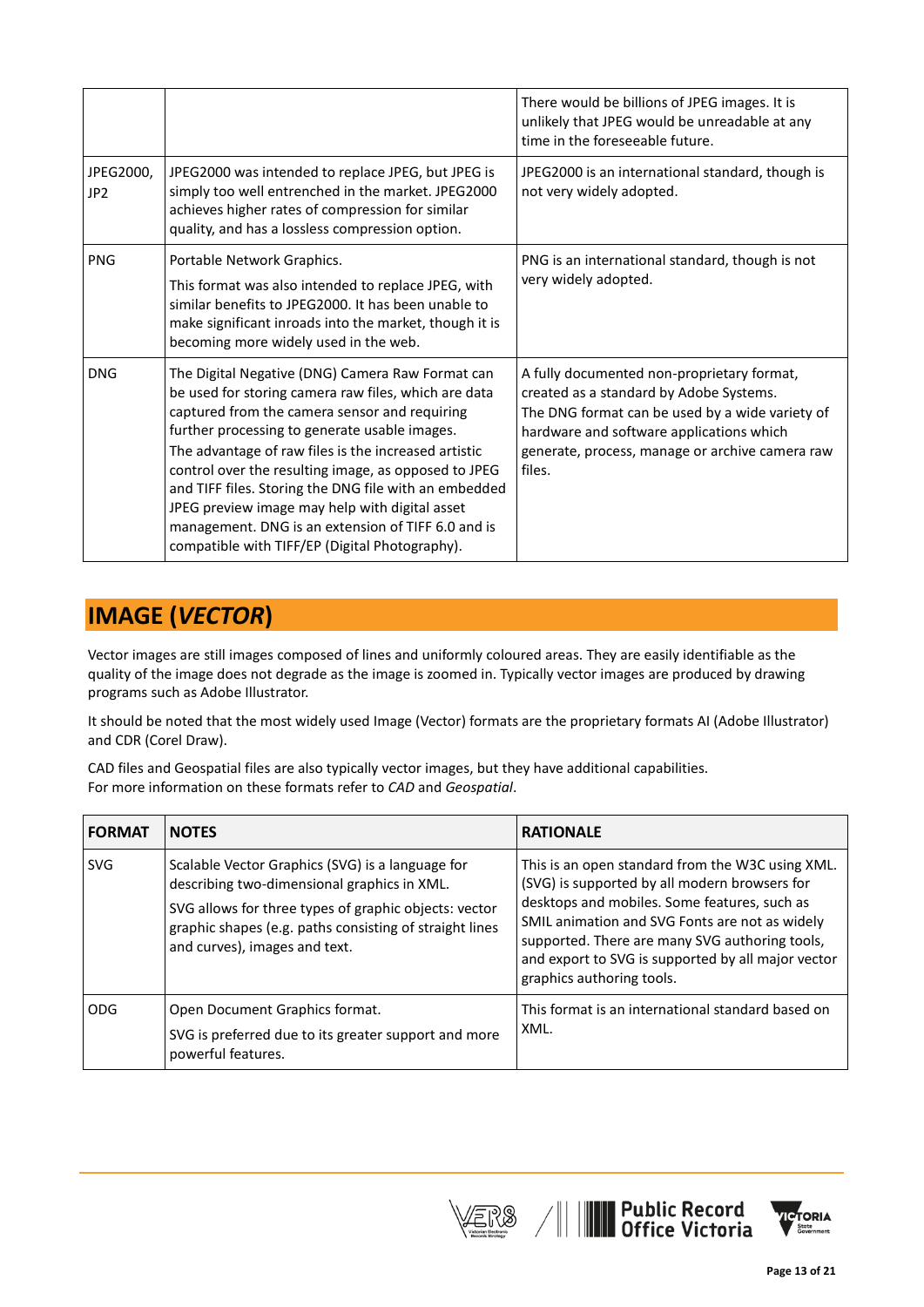### **IMAGE (***SCANNED DOCUMENTS***)**

The formats in this section should be used when a multipage document (e.g. a book or report) has been scanned.

For simple single images, please use the formats in *Image - Raster*. For geo-referenced images, refer to *Geospatial*.

**NOTE**: While JPG and TIFF are not typically recommended scanning formats for documents (neither being widely used for holding multipage documents), some large document and image repositories do use multi-page TIFF.

| <b>FORMAT</b> | <b>NOTES</b>              | <b>RATIONALE</b>                                                                                                                                                                                                                                                                                                                                    |
|---------------|---------------------------|-----------------------------------------------------------------------------------------------------------------------------------------------------------------------------------------------------------------------------------------------------------------------------------------------------------------------------------------------------|
| <b>PDF</b>    | Portable Document Format. | Fully documented. Most PDF formats were<br>developed by Adobe Systems Inc. which makes the<br>specifications openly available at no charge.<br>Several members of the family have been adopted<br>as ISO international standards, e.g. PDF/X, PDF/A,<br>and PDF version 1.7. Extremely widely adopted for<br>disseminating page-oriented documents. |

### **IMAGE (***GRAPHIC METAFILES***)**

Graphic metafiles are file formats that can contain a mixture of different types of images (raster **and** vector images).

| <b>FORMAT</b> | <b>NOTES</b>                | <b>RATIONALE</b>                                                                                                  |
|---------------|-----------------------------|-------------------------------------------------------------------------------------------------------------------|
| <b>CGM</b>    | Computer Graphics Metafile. | An open, platform-independent format for the<br>exchange of raster and vector data for technical<br>applications. |

#### **AUDIO**

These formats represent sound only, such as recorded music, radio broadcasts, telephone conversations, and podcasts.

High quality audio files are extremely large. For this reason, most audio formats discard information, either by using compression, reducing the sampling rate, or the sample quality. A great deal of skill has been used to produce formats (and compression techniques) that minimise the size of audio files while retaining sufficient audio quality for the intended purpose. In most cases, the creator of a recording can select the quality of the recording. In selecting an audio format, it is consequently important to consider the type of audio material being stored to ensure that the quality is sufficient. Telephone conversations, for example, can be stored with far lower quality than the master recording of a performance of a piece of music.

| <b>FORMAT</b>               | <b>NOTES</b>                                                                                                                                                                                                                                                                                                                                                                                                                                                                                                                            | <b>RATIONALE</b>                                                                 |
|-----------------------------|-----------------------------------------------------------------------------------------------------------------------------------------------------------------------------------------------------------------------------------------------------------------------------------------------------------------------------------------------------------------------------------------------------------------------------------------------------------------------------------------------------------------------------------------|----------------------------------------------------------------------------------|
| WAV,<br>BWAV,<br><b>BWF</b> | WAV encoding is normally used to encode a high<br>quality representation of audio information.<br>WAV and its Broadcast WAVE variants are container<br>formats, which contain an audio bitstream that is<br>encoded using LPCM (as used on audio CDs) or an<br>MPEG audio format. For format planning purposes, it<br>is useful to know which encoding is to be used.<br>The WAV format and its variants, and the audio<br>encodings mentioned, are widely used in the sound<br>industry for containing high quality audio information. | Proprietary format, with full documentation freely<br>available. Widely adopted. |



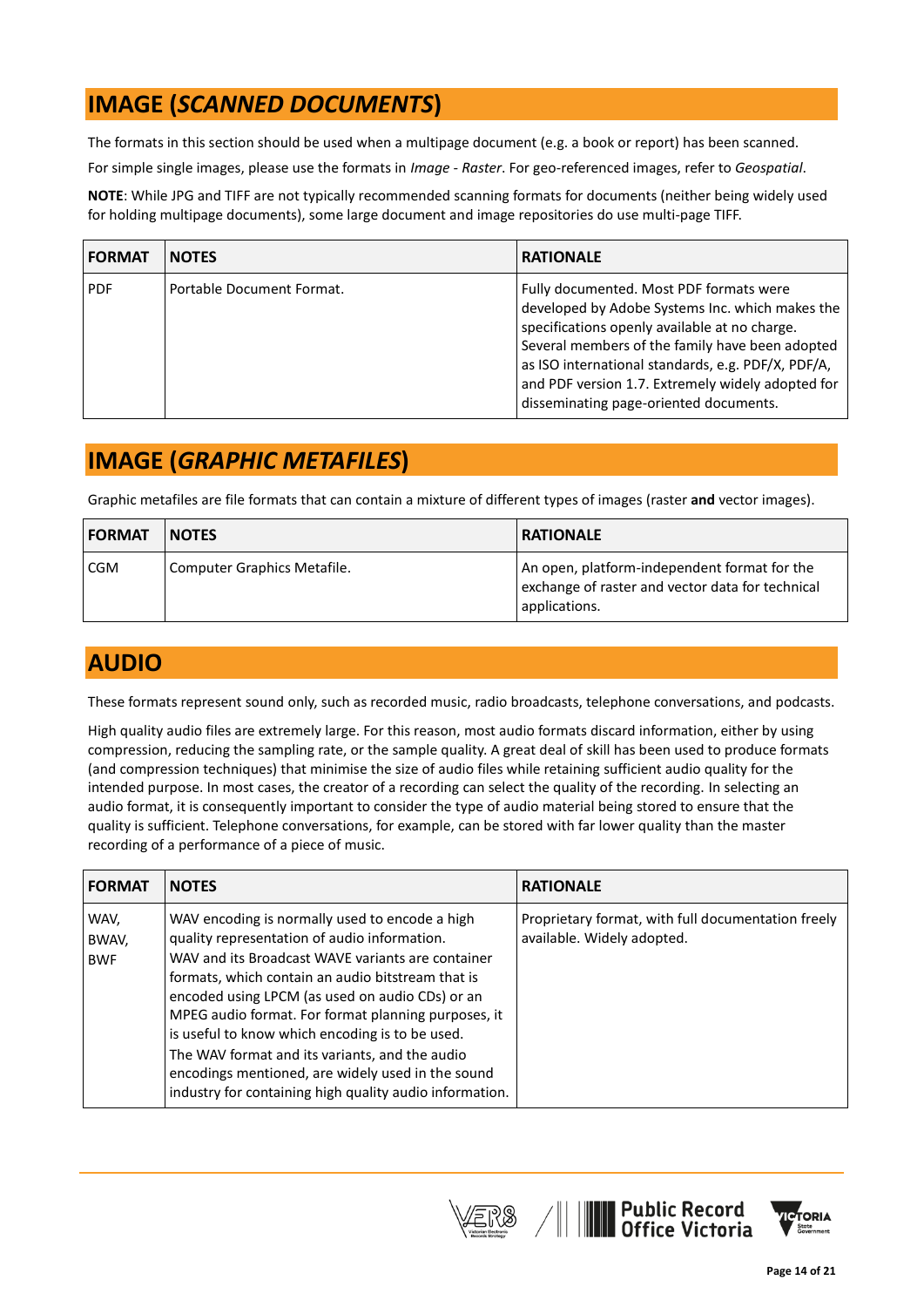| MP3         | MPEG-1 or -2 audio layer III. MP3 is the standard<br>audio format for consumer consumption of audio. It<br>has been carefully constructed to give an acceptable<br>quality of audio with a small file size (high<br>compression). They are widely used to distribute<br>audio over the internet.                            | MP3 audio files are an international standard.<br>Widely adopted.                           |
|-------------|-----------------------------------------------------------------------------------------------------------------------------------------------------------------------------------------------------------------------------------------------------------------------------------------------------------------------------|---------------------------------------------------------------------------------------------|
|             | It is expected that MP3 audio files would give<br>acceptable quality for most business purposes.<br>Where high quality recordings are necessary, a WAV<br>file is recommended.                                                                                                                                              |                                                                                             |
| MP4,<br>M4A | MPEG-4 Audio (AAC encoding).<br>This audio format is intended to replace MP3, giving<br>better quality for the same level of compression.<br>Compared with MP3, this format is not as widely<br>used, but AAC has seen considerable adoption by<br>industry.                                                                | These formats are part of the international<br>standard for representing video information. |
| <b>FLAC</b> | Open source bit stream encoding format designed for<br>lossless compression of LPCM audio data, with many<br>of its default parameters tuned to CD-quality music<br>data. Generally used for final-state, end-user delivery.<br>FLAC files are much smaller than WAV (about a third<br>the size of the uncompressed audio). | Open format well supported by free software.                                                |

## **VIDEO (***BARE***)**

These formats are used for moving images (which may or may not include sound). Video formats are divided into two classes: bare formats which contain only the video and sound information; and container formats that allow multiple different types of object to be included in one file. This section is about bare video formats.

High quality video streams are extraordinarily large. For this reason, actual video files almost invariably have the quality reduced to allow the video stream to be a manageable size. Normally, the video is compressed using a lossy compression algorithm, the image size (resolution) is strictly limited, and the frame rate is adjusted to the minimum acceptable. It is for this reason that decisions about the quality of the video should be based on business needs and industry standards, rather than archival decisions. In general however, avoid complete dependence on proprietary formats/compression techniques that are natively produced by capture devices; standard formats and compression techniques are preferred.

| <b>FORMAT</b>    | <b>NOTES</b>                                                                                                                                                                                      | <b>RATIONALE</b>                                                 |
|------------------|---------------------------------------------------------------------------------------------------------------------------------------------------------------------------------------------------|------------------------------------------------------------------|
| MJP, MJ2,<br>M2V | Motion JPEG 2000. The extension MJP is preferred.                                                                                                                                                 | Open international standard.                                     |
| <b>DPX</b>       | Digital Moving Picture Exchange (SMTPE).<br>Used for high quality representation intended for<br>theatrical distribution. The standard does not control<br>how individual images are represented. | Reasonably widely adopted and fully documented<br>open standard. |



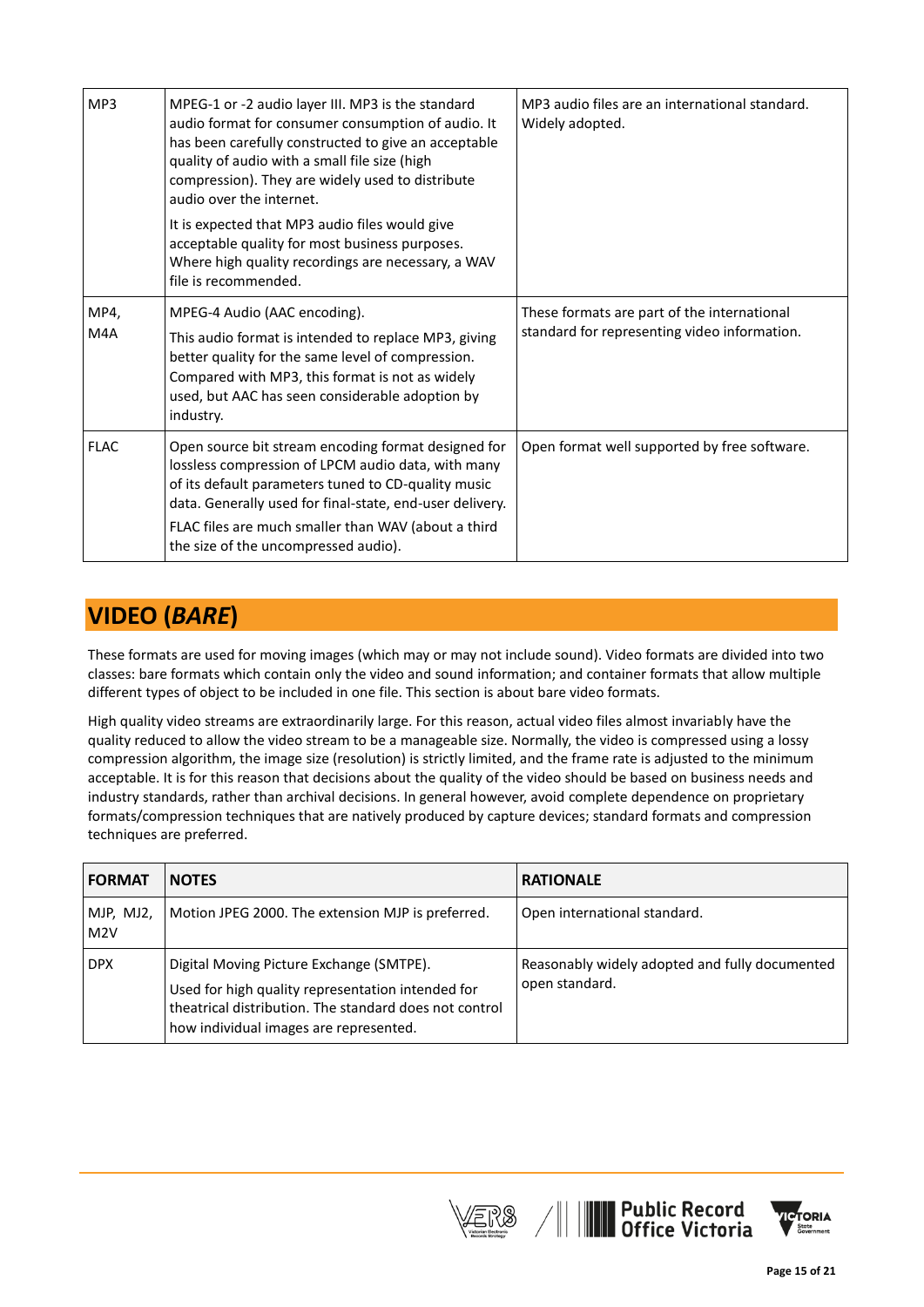## **VIDEO (***CONTAINER***)**

These formats are used for moving images (which may or may not include sound). Video formats are divided into two classes: bare formats which contain only the video and sound information; and container formats that allow multiple different types of object to be included in one file. These could include multiple audio files (for different languages), closed captions, etc. This section is about container video formats.

It is important to note that with container formats, the actual video stream may be encoded in many different ways. This needs to be considered.

High quality video streams are extraordinarily large. For this reason, actual video files almost invariably have the quality reduced to allow the video stream to be a manageable size. Normally, the video is compressed using a lossy compression algorithm, the image size (resolution) is strictly limited, and the frame rate is adjusted to the minimum acceptable. It is for this reason that decisions about the quality of the video should be based on business needs and industry standards, rather than archival decisions. In general however, agencies should avoid complete dependence on proprietary formats/compression techniques that are natively produced by capture devices; standard formats and compression techniques are preferred.

| <b>FORMAT</b>              | <b>NOTES</b>                                                                                                                                                                                                                                                                              | <b>RATIONALE</b>                                                                                                                                         |
|----------------------------|-------------------------------------------------------------------------------------------------------------------------------------------------------------------------------------------------------------------------------------------------------------------------------------------|----------------------------------------------------------------------------------------------------------------------------------------------------------|
| AVI                        | Audio Video Interleave.<br>AVI containers can use a variety of video formats<br>(WAVE, MP3 Audio, DivX)                                                                                                                                                                                   | Widely adopted. Fully documented.                                                                                                                        |
| OGG,<br>OGV                | Ogg container with video.                                                                                                                                                                                                                                                                 | Fully documented. Developed as an open source<br>and patent-free project.                                                                                |
| <b>DCP</b>                 | Digital Cinema Package.<br>Format is widely used in final-state for use in a cinema<br>distribution chain; may also serve as a middle-state<br>format for archiving. Uses DCDM to actually encode<br>the video stream. This, in turn, uses MXF_UNC to<br>actually encode the video stream | Fully disclosed proprietary format. Documentation<br>available at Digital Cinema Initiatives Web site. No<br>licensing or patents identified.            |
| MPG,<br><b>MPEG</b>        | MPEG2 video (i.e. as used on DVDs).<br>Lossy compression. Many software tools exist for<br>encoding and decoding.                                                                                                                                                                         | Open standard. Widely adopted for filmmaking,<br>DVD disks, and other applications. This format<br>must be used for digital terrestrial TV broadcasting. |
| M4V,<br>M4A<br>F4V,<br>F4A | MPEG4 video.<br>Huge range of options. Generally a final-state (end-<br>user delivery) format. Widely used. MPEG-4 AVC<br>based on H.264 is a subtype that appears to be more<br>widely adopted.                                                                                          | Open standard. Fully documented as ISO standard.                                                                                                         |



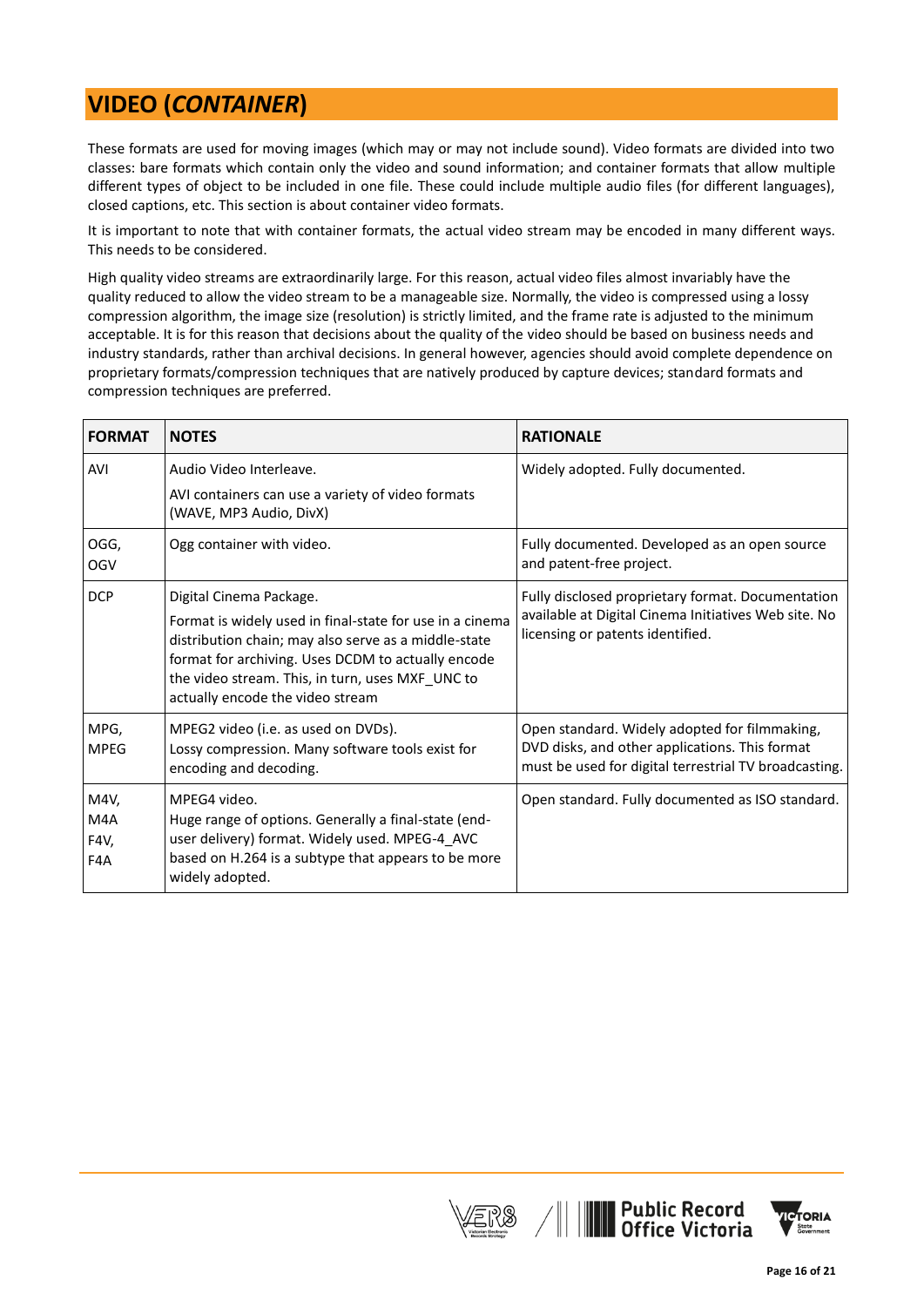#### **DATA**

Data files contain data such as database tables, scientific observations, and metadata.

| <b>FORMAT</b> | <b>NOTES</b>                                                                                                                                                                                                                                                             | <b>RATIONALE</b>                                                                                                                                                                                                                                                                                                          |
|---------------|--------------------------------------------------------------------------------------------------------------------------------------------------------------------------------------------------------------------------------------------------------------------------|---------------------------------------------------------------------------------------------------------------------------------------------------------------------------------------------------------------------------------------------------------------------------------------------------------------------------|
| <b>SIARD</b>  | Software Independent Archiving of Relational<br>Databases.<br>Used for capturing information from relational<br>databases. SIARD is an XML representation of the data<br>in a database and its schema.                                                                   | As a textual representation, it is expected that the<br>information will be accessible, even if the SIARD<br>software becomes obsolete.<br>SIARD is widely used by Archives in Europe to<br>archive databases.                                                                                                            |
| CSV/TSV       | Comma separated variables, tab separated variables.<br>CSV/TSV are very widely used textual representation<br>of simple data structures.<br>It is not possible to represent data coding in a CSV/TSV<br>file. This information needs to be documented<br>separately.     | The mechanism has been used for a very long time<br>- probably over 50 years.                                                                                                                                                                                                                                             |
| XML           | The XML standard describes how data is encoded into<br>text. It does not describe the meaning of the data.<br>This information needs to be documented separately.                                                                                                        | XML is an open international standard mechanism<br>for marking up data in textual format. Widely<br>adopted for interchange of documents and data<br>over the Web. Many generic tools exist, including<br>free and open source software. Major software<br>vendors have all incorporated support for XML in<br>some form. |
| <b>JSON</b>   | JavaScript Object Notation (JSON) is a lightweight,<br>text-based, language-independent data interchange<br>format. It describes how data is encoded into text, but<br>does not describe the meaning of the data. This<br>information needs to be documented separately. | Openly documented. As a simple textual encoding<br>of data, JSON is expected to be easily processible<br>indefinitely. JSON is so simple that support for<br>reading or writing it is integrated into almost every<br>system or programming language used for<br>applications on the Web.                                 |

### **ELECTRONIC PUBLICATIONS**

eBooks are used to publish books in a form that they can easily be read on a digital device such as a tablet.

| <b>FORMAT</b> | <b>NOTES</b>                                                                                                                                                                                                                                                         | <b>RATIONALE</b>                                                                                                                                                                                                                                                                                                                                    |
|---------------|----------------------------------------------------------------------------------------------------------------------------------------------------------------------------------------------------------------------------------------------------------------------|-----------------------------------------------------------------------------------------------------------------------------------------------------------------------------------------------------------------------------------------------------------------------------------------------------------------------------------------------------|
| <b>PDF</b>    | Portable Document Format.<br>Publications in this format will have restricted<br>functionality $-$ it is difficult to extract information<br>from them and to modify them.                                                                                           | Fully documented. Most PDF formats were<br>developed by Adobe Systems Inc. which makes the<br>specifications openly available at no charge.<br>Several members of the family have been adopted<br>as ISO international standards, e.g. PDF/X, PDF/A,<br>and PDF version 1.7. Extremely widely adopted for<br>disseminating page-oriented documents. |
| <b>EPUB</b>   | EPUB is a format for electronic publications with<br>reflowable text in marked up document structure with<br>associated images for illustrations, all in a container<br>format. Reflowable text allows the text display to<br>dynamically resize to fit screen size. | Fully documented. Widely used.                                                                                                                                                                                                                                                                                                                      |



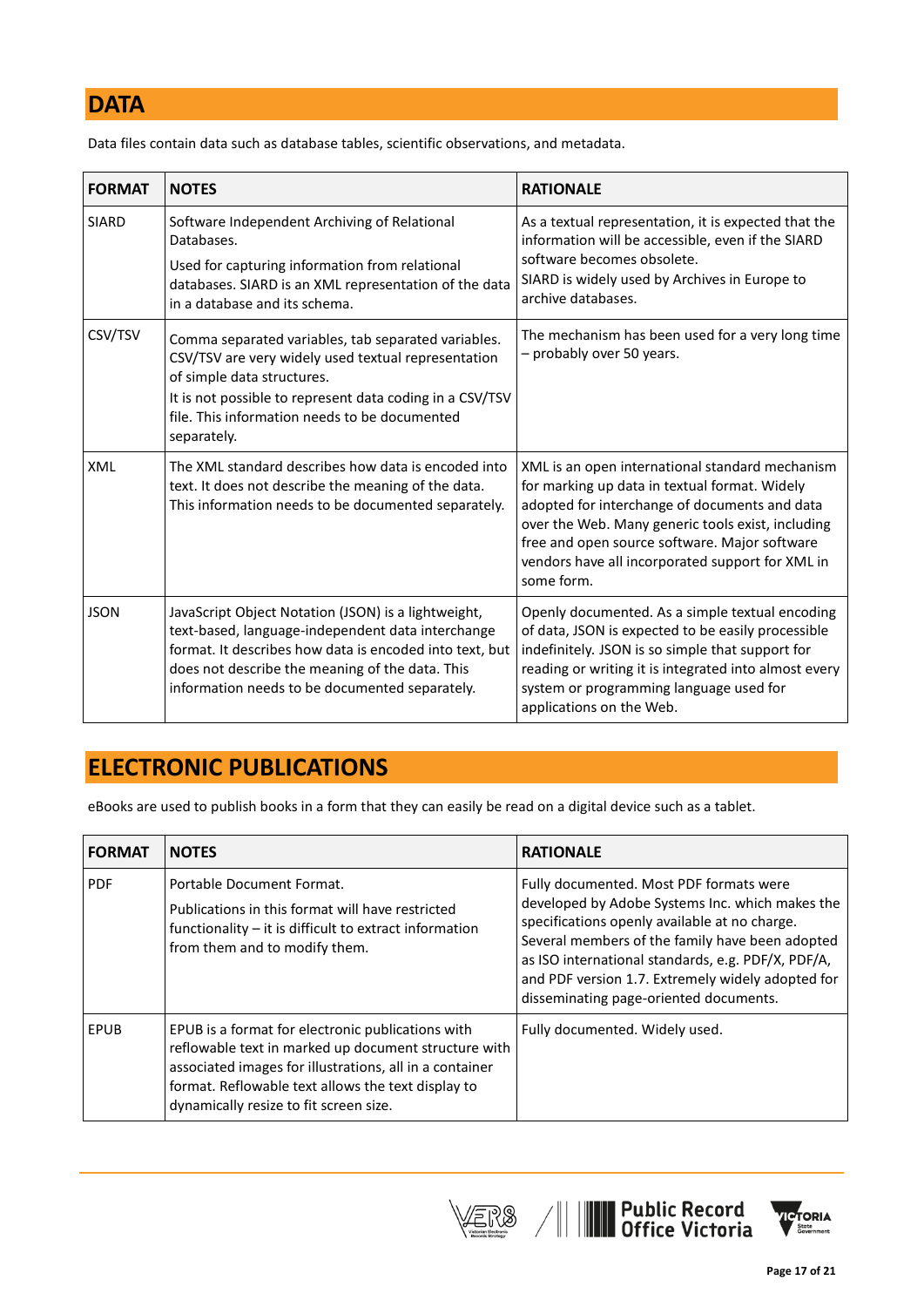#### **ENCAPSULATION**

Encapsulation formats group a number of files together into one 'archive' file. Probably the best known example of an encapsulation format is the 'ZIP' file format. Another name for this type of file is an 'archive file', but we prefer not to use this term as these formats are not designed for archival use.

Encapsulation formats are particularly easy to migrate, as they provide a simple representation of a file system. It is consequently easy to unpack the encapsulation and re-encapsulate in another format.

| <b>FORMAT</b> | <b>NOTES</b>                                                                                                                                                                                                                                                                                       | <b>RATIONALE</b>                                                                                                                                |
|---------------|----------------------------------------------------------------------------------------------------------------------------------------------------------------------------------------------------------------------------------------------------------------------------------------------------|-------------------------------------------------------------------------------------------------------------------------------------------------|
| ZIP           | GZIP and ZIP files are completely different. A program<br>that reads one format will not necessarily be able to<br>read the other.                                                                                                                                                                 | ZIP is very widely used. Although not a standard,<br>the format is openly published, and ZIP is used by a<br>number of International standards. |
| GZIP          | GZIP is primarily intended as a compression program.<br>Although multiple files can be included in a GZIP<br>encapsulation, this is not its most common use.<br>GZIP and ZIP files are completely different. A program<br>that reads one format will not necessarily be able to<br>read the other. | GZIP is widely used, particularly in UNIX/LINUX<br>environments.                                                                                |
| TAR           | The age of TAR can be judged by its meaning:<br>'Tape Archive'; it was originally intended to<br>encapsulate files for writing onto magnetic tape.                                                                                                                                                 | TAR is widely used in UNIX/LINUX environments. It<br>is defined in an open standard (POSIX).                                                    |

#### **COMPUTER AIDED DESIGN (CAD)**

At their most basic level, CAD files represent plans of objects (technical drawings). However, modern CAD files can model complex 3D shapes and can associate properties and metadata with objects in the plans. CAD files are consequently far more complex than simple representations of paper plans.

Because of the complexity of the data, and the dominance of a few commercial products, users generally have a choice between widely used proprietary formats, and standard formats that are not widely used, or which lack features of the proprietary formats.

| <b>FORMAT</b> | <b>NOTES</b>                                                                                                                                                                                                                                                                                                                                                     | <b>RATIONALE</b>                                                                                                                                                                                                 |
|---------------|------------------------------------------------------------------------------------------------------------------------------------------------------------------------------------------------------------------------------------------------------------------------------------------------------------------------------------------------------------------|------------------------------------------------------------------------------------------------------------------------------------------------------------------------------------------------------------------|
| <b>DXF</b>    | (Autodesk) Drawing Exchange Format.<br>This is a proprietary format.<br>DXF files come in two versions: ASCII and binary. The<br>ASCII version of this format should be used, as the<br>binary is not widely used.<br>Should only be used for 2D models, not 3D models, as<br>3D models are not fully documented in the public<br>releases of the specification. | This format is proprietary, but is openly published<br>by Autodesk and made available under a CC<br>attribution- non commercial – sharealike 3.0<br>license.                                                     |
| <b>DWG</b>    | (Autodesk) Drawing. Extremely widely used as an<br>exchange format, particularly for 3D models.<br>This format is proprietary, and has not been published<br>by Autodesk. The format has, however, been reverse<br>engineered by a consortium and this specification is<br>available.                                                                            | While proprietary and not formally published, the<br>format is extremely widely supported by CAD<br>products. It is also extremely widely used. A<br>published, reverse engineered, specification does<br>exist. |



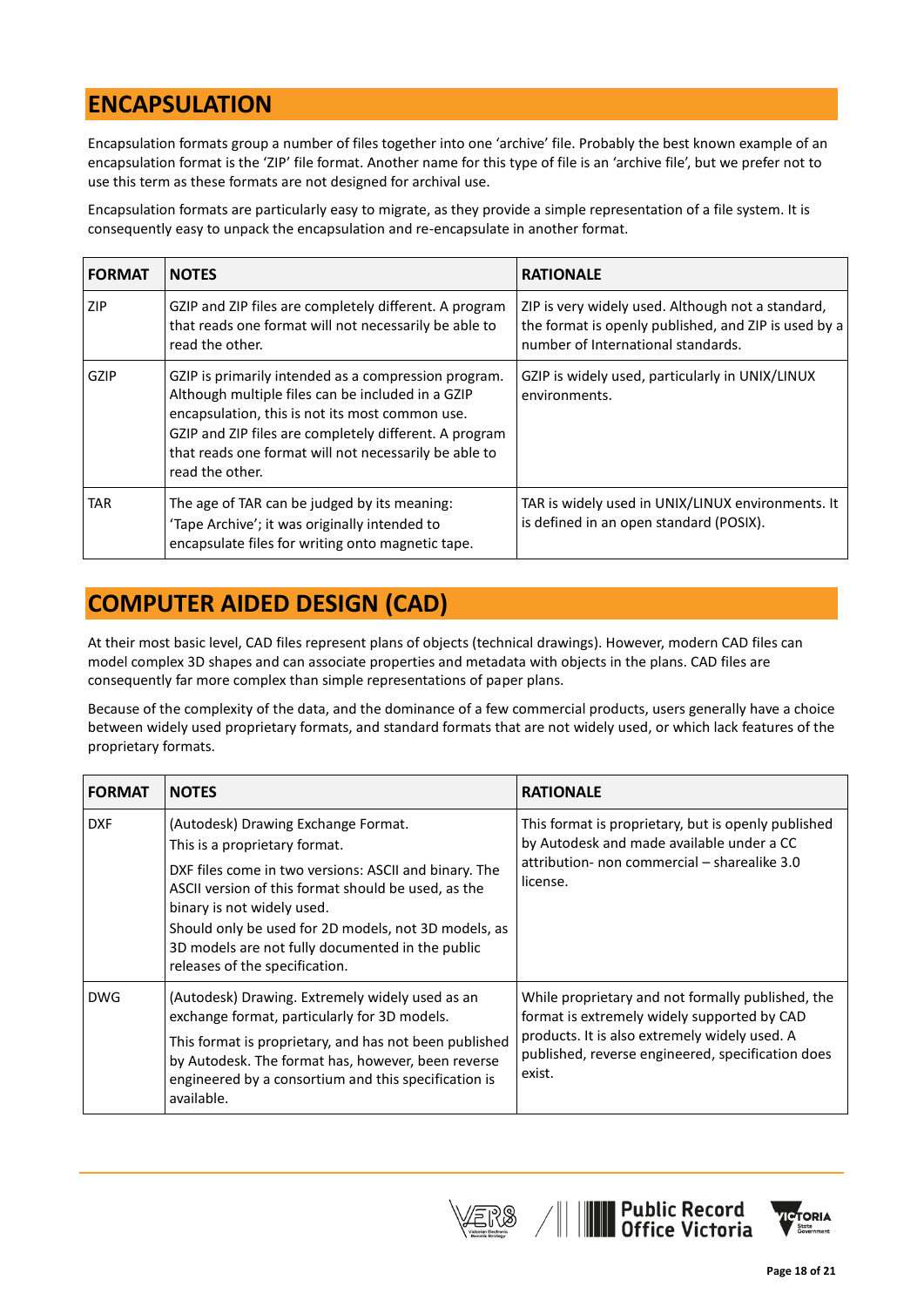| STP,<br>STEP,<br>P21 | Standard for the Exchange of Product Model Data<br>(ISO 10303-28:2007)                                                                                                                                                                                           | An international standard. Does not appear to<br>have the product or usage support that DWG/DXF<br>have. |
|----------------------|------------------------------------------------------------------------------------------------------------------------------------------------------------------------------------------------------------------------------------------------------------------|----------------------------------------------------------------------------------------------------------|
| PDF/E                | PDF/Engineering (ISO 24517-1:2008).<br>This format is relatively new, with little evidence<br>available as to whether it can represent all the<br>information required in a CAD file – particularly where<br>CAD information is active and continues to be used. | An international standard.                                                                               |

#### **GEOSPATIAL**

Geospatial formats capture information related to the Earth. The classic piece of geospatial data is a map, however, geospatial data is best thought of as a set of geographical labelled features (points, lines and polygons) with associated properties.

Like CAD data, there are a number of widely used proprietary geospatial formats and a set of standardised, but less powerful, geospatial formats.

| <b>FORMAT</b>            | <b>NOTES</b>                                                                                                                                                                                                                                                                                                                                                                                                                                                                                                                                                                       | <b>RATIONALE</b>                                                                                                                                                                                           |
|--------------------------|------------------------------------------------------------------------------------------------------------------------------------------------------------------------------------------------------------------------------------------------------------------------------------------------------------------------------------------------------------------------------------------------------------------------------------------------------------------------------------------------------------------------------------------------------------------------------------|------------------------------------------------------------------------------------------------------------------------------------------------------------------------------------------------------------|
| <b>ESRI</b><br>Shapefile | An open representation of geospatial information.<br>It is important to note that, unlike other file formats<br>discussed in this document, ESRI geospatial<br>information is distributed amongst a number of<br>different files. Related files have the same name, but<br>different file extensions (e.g. SHP, SHX, DBF, CPG, PRJ,<br>SBN, and SBX).<br>The ESRI format dates from the 1990s and is a defacto<br>standard for the exchange of geospatial information.<br>The age of the specification means that some features<br>of modern geospatial systems are not supported. | Fully documented. Widely used for the exchange<br>of geospatial information. Open libraries are freely<br>available for reading and writing to these<br>geospatial formats.                                |
| GeoPackage               | GeoPackage is an open, standards-based, platform-<br>independent, portable, self-describing, compact<br>format for transferring geospatial information.<br>Has particular application to devices where internet<br>connectivity and bandwidth are limited.                                                                                                                                                                                                                                                                                                                         | Fully documented, with support for many<br>geospatial data types. GeoPackage has strong open<br>standards support, through the Open Geospatial<br>Consortium.                                              |
| GeoJSON                  | GeoJSON is an open standard data interchange format<br>designed for representing simple geographical<br>features, along with their non-spatial attributes. It is<br>based on JSON, the JavaScript Object Notation.<br>TopoJSON is an extension of GeoJSON that encodes<br>topology.<br>It is used by many open source spatial systems, and is<br>being rapidly adopted for Web applications involving<br>mapping, such as those processing high volumes of<br>Internet of Things 'IoT' data.                                                                                       | Fully documented. Open standard, maintained by<br>the Open Geospatial Consortium. Rapid adoption.                                                                                                          |
| <b>DEM</b>               | A digital elevation model (DEM) represents terrain<br>elevations for ground positions at regularly spaced<br>horizontal intervals (i.e. 'bare earth' with no<br>vegetation or man-made features, referenced to a                                                                                                                                                                                                                                                                                                                                                                   | Open standard, maintained by the US Geographical<br>Survey (USGS) and is used throughout the world. It<br>was superseded by the SDTS format (no longer<br>preferred) but the format remains popular due to |





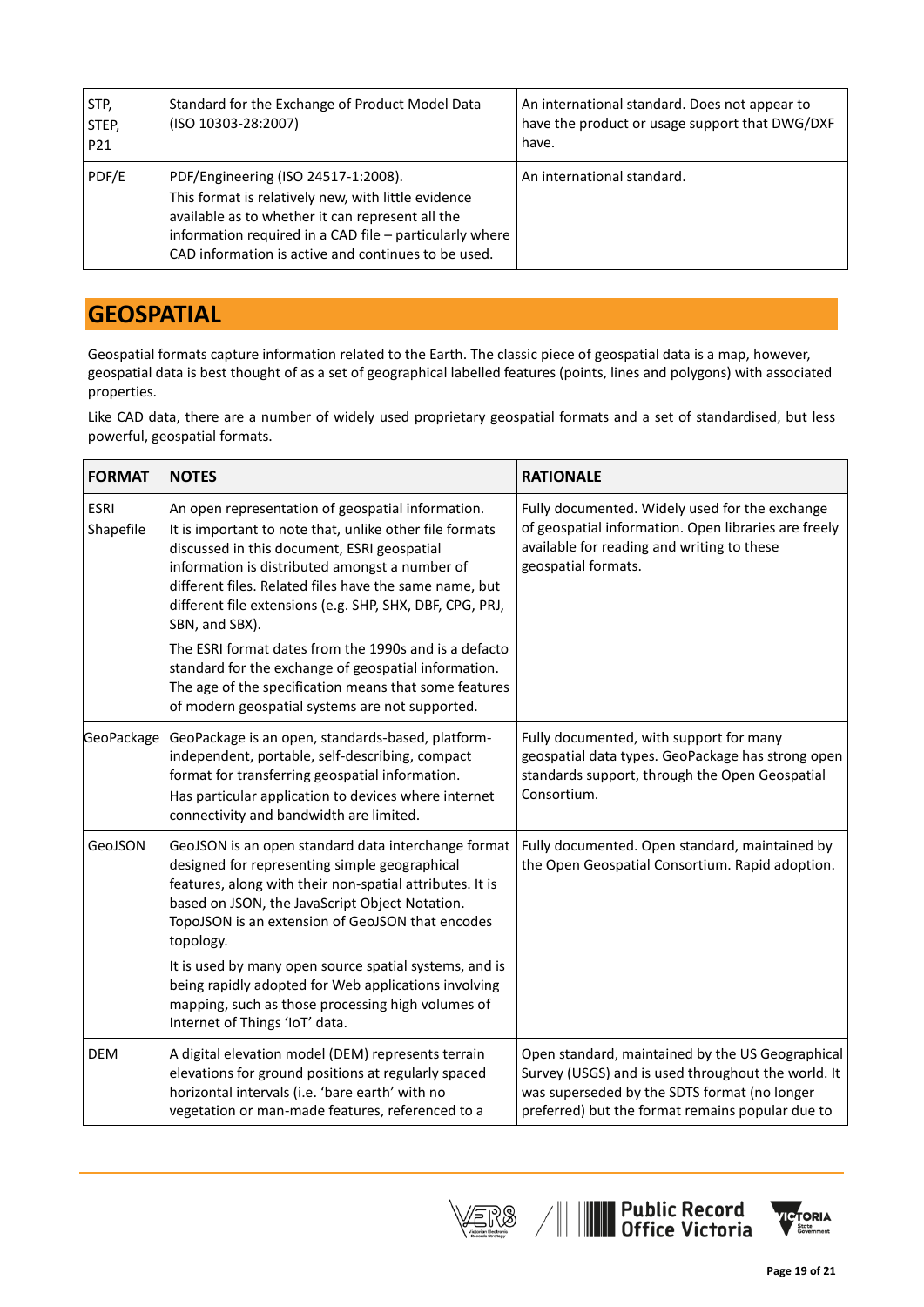|                            | common vertical datum). Single file ASCII text format.<br>DEM is often used as a generic term for digital terrain<br>models (DTM) and digital surface models (DSM),<br>which include features on the earth's surface.                                                                                                                                                                                                                                              | large numbers of legacy files, self-containment,<br>relatively simple field structure and broad, mature<br>software support.                                  |
|----------------------------|--------------------------------------------------------------------------------------------------------------------------------------------------------------------------------------------------------------------------------------------------------------------------------------------------------------------------------------------------------------------------------------------------------------------------------------------------------------------|---------------------------------------------------------------------------------------------------------------------------------------------------------------|
| GML                        | Geography Markup Language.<br>This is a full featured representation of geospatial<br>information.                                                                                                                                                                                                                                                                                                                                                                 | Openly documented format by the Open<br>Geospatial Consortium, based on XML.<br>The standard is relatively new, and adoption is still<br>occurring.           |
| KML                        | Keyhole Markup Language.<br>XML based representation of geographic data. KMZ is<br>the Zip version.<br>Primarily used for the publication of data ready for<br>visualisation, particularly for non-specialists.<br>GML and KML are complementary. Whereas GML is a<br>way of modelling or encoding geographic content,<br>KML is a way of presenting that content visually.                                                                                        | Openly documented format by the Open<br>Geospatial Consortium. Textual format based on<br>XML. Widely used (particularly in Google Earth and<br>Google Maps). |
| GeoTIFF,<br><b>BigTIFF</b> | Geospatial Tagged Image File Format.<br>This is a profile of TIFF (raster image). The profile adds<br>the ability to store georeferenced and geocoding<br>information to a raster image (e.g. map, aerial<br>photograph, satellite image).<br>BigTIFF is a variant that supports very large raster                                                                                                                                                                 | Openly available specifications, widely supported<br>in geospatial systems.                                                                                   |
|                            | images.                                                                                                                                                                                                                                                                                                                                                                                                                                                            |                                                                                                                                                               |
| ECW                        | ECW (Enhanced Compression Wavelet) is a<br>proprietary wavelet compression image format<br>optimized for aerial and satellite imagery.<br>The lossy compression format efficiently compresses<br>very large images with fine alternating contrast while<br>retaining their visual quality.                                                                                                                                                                         | Widely adopted and stable format.<br>While proprietary, the specification is available and<br>the format is vendor-supported.<br>Backwards-compatible.        |
| <b>JPEG2000</b>            | Open-source raster format (refer also to Image -<br>Raster). Similar functionality to ECW, apart from<br>compression types.                                                                                                                                                                                                                                                                                                                                        | Openly available, widely supported in geospatial<br>systems.                                                                                                  |
| <b>SVG</b>                 | Scalable Vector Graphics.<br>This is an open standard from the W3C using XML.<br>It is an older format so now less relevant in the GIS<br>industry. Vector caches are the current way to render<br>vector out as image tiles. An example is the Open GIS<br>Consortium's (OGC) GeoPackage                                                                                                                                                                          | Open standard. Reasonably widely supported.                                                                                                                   |
| <b>LAS</b>                 | LAS is a binary file format for the exchange of LIDAR<br>(Light Detection and Ranging) 3D point cloud data.<br>Although point cloud data can be described in ASCII<br>text files, such files are clumsy to use, because of the<br>time required to import data and convert the<br>numbers to binary formats for analysis. In practice,<br>LIDAR point cloud datasets are usually shared in LAS<br>files or losslessly compressed derivatives of LAS (e.g.<br>LAZ). | Most widely supported LIDAR format.<br>Maintained as a public specification by the<br>American Society for Photogrammetry and Remote<br>Sensing (ASPRS).      |